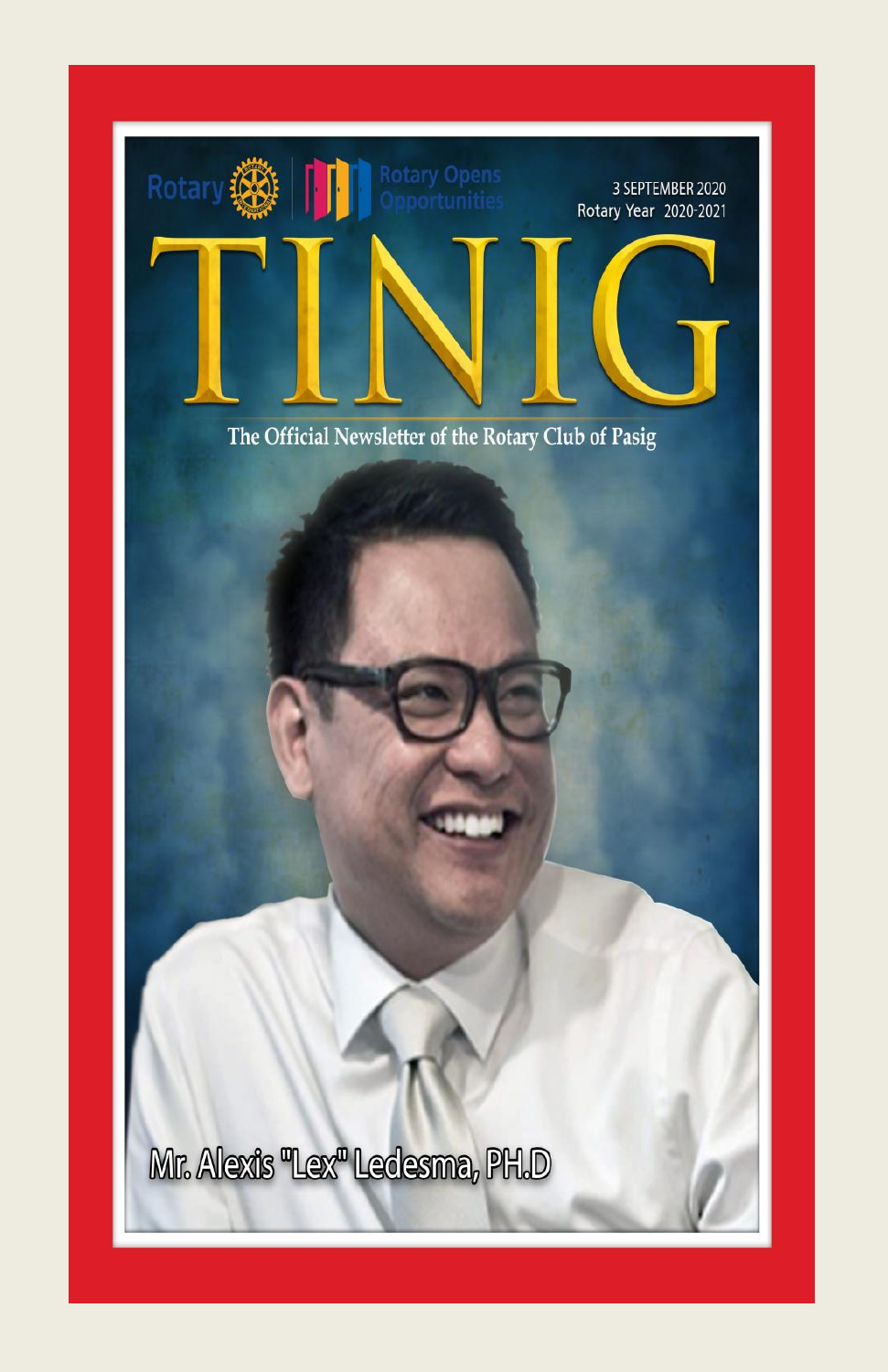



# **Today's Programme**

**Virtual Meeting via Zoom September 3, 2020 12:30 – 2:00 PM Pangkat No. 3 Leader PP Ed Lucero**

**Introduction of Visiting Rotarians & Guests Rtn. Louie Orosa** 

**Community Singing PP Peter Javier** 

**Wise or Otherwise** 

**President's Time Pres. RJ Ermita** 

**Introduction of**

**Call to Order Pres. RJ Ermita** 

**Invocation Rtn. Noel Go**

**National Anthem Rtn. Bong Paloma** 

**FOUR-WAY TEST Rtn. Gerard Estrada** 

**Fining Moments** PP Conrad Cuesta

**Guest Speaker Rtn. Adolf Aran** 

### **MR. ALEXIS "Lex" LEDESMA, PH.D.** *GUEST SPEAKER*

**Open Forum**

**Adjournment Pres. RJ Ermita**

**PP Ed Lucero Emcee**

**SEPTEMBER IS NEW GENERATION MONTH**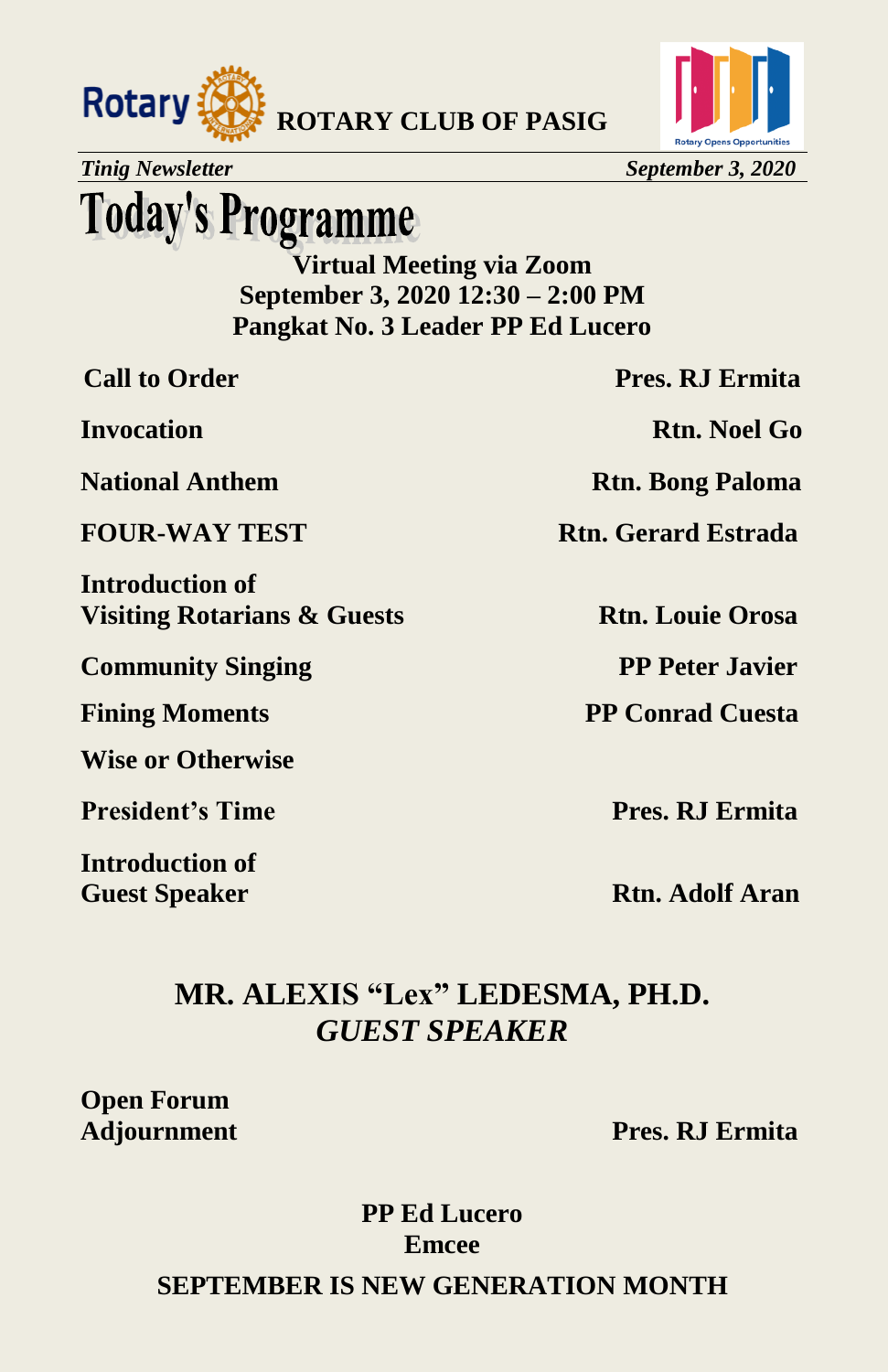



# **Invocation**



### Lord Jesus Christ, true light of the world, you guide all mankind to salvation.

Amy that the first that the control to the

Give us the courage, strength and grace to build a world of justice and peace, ready for the coming of that kingdom where you live with the Father and the Holy Spirit, one God for ever and ever.

**Amen.**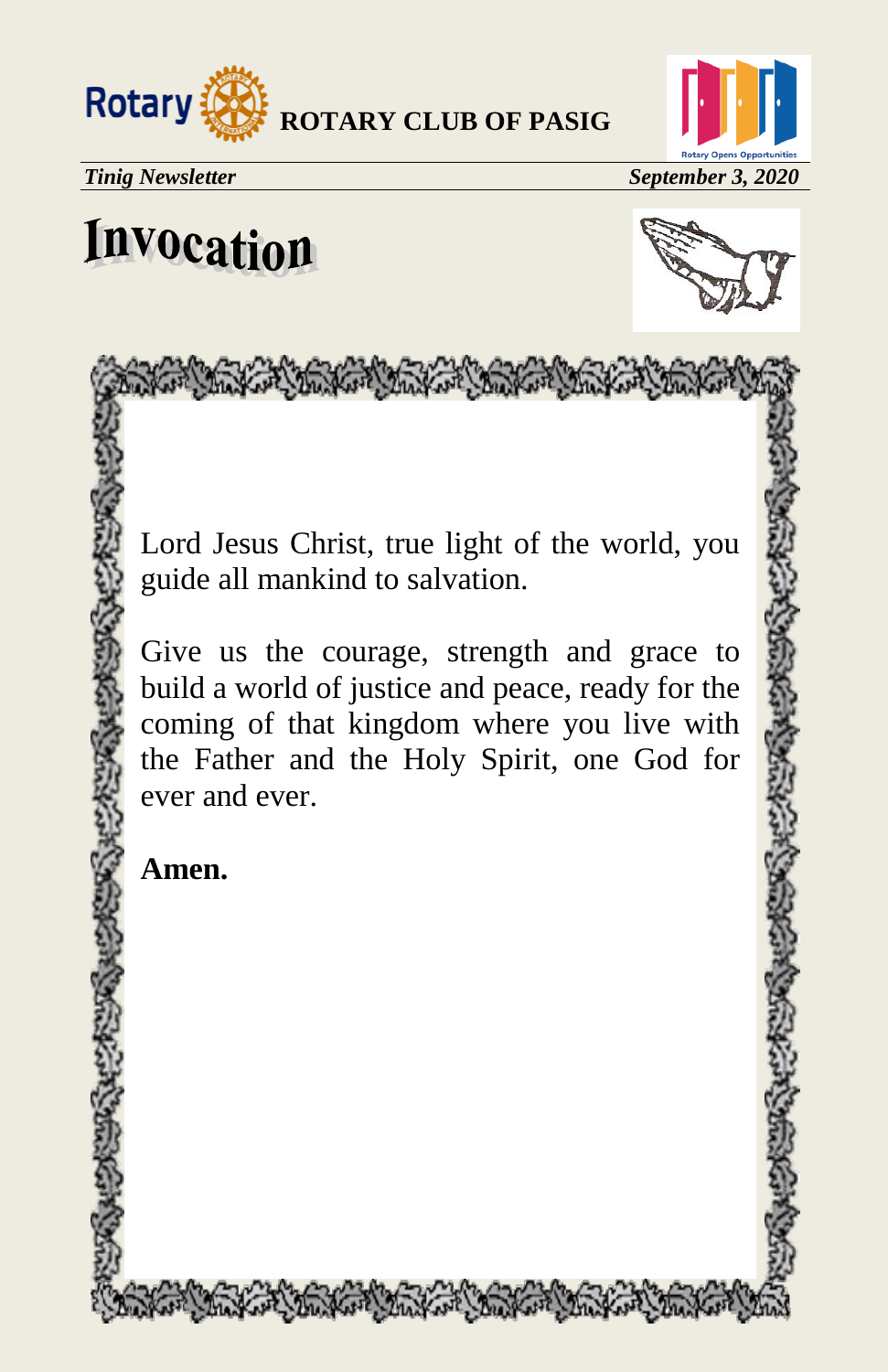



# APAT NA URIAN NG ROTARYO

ng mga bagay na ating iniisip, sinasabi o ginagawa:

- **1.** Iyon ba ang **KATOTOHANAN?**
- **2.** Iyon ba ay **MAKATARUNGAN** para sa lahat ng kinauukulan**?**
- **3.** Iyon ba ay lilikha ng **MABUTING KALOOBAN at LALONG MATAPAT NA PAKIKI-PAGKAIBIGAN?**
- **4.** Iyon ba ay magiging **KAPAKI-PAKINABANG** para sa lahat ng kinauukulan**?**

# Ang Layunin ng Rotaryo

Ang layunin ng Rotaryo ay **"***PASIGLAHIN AT IPUNLA ANG SIMULAIN NG PAGLILINGKOD BILANG BATAYAN NG ISANG GAWAIN KARAPAT-DAPAT* at lalo't higit pasiglahin at ipunla:

- 1. Ang pagpapaunlad ng pagsasama bilang pagkakataon sa paglilingkod.
- 2. Ang mataas na uri ng tuntunin sa pangangalakal at sa hanapbuhay, ang pagkilala sa kahalagahan ng gawain kapakipakinabang at ang pagbibigay dangal ng bawa't Rotaryo sa kanyang hanapbuhay bilang pagkakataon upang makapaglingkod sa lipunan.
- 3. Ang pagsasakatuparan sa simulain ng paglilingkod sa bawa't Rotaryo sa kanyang pansarili, pangkabuhayan at panglipunang pamumuhay.
- 4. Ang pag-unlad ng pagkakaunawaan, mabubuting kalooban at kapayapaan ng mga bansa sa pamamagitan ng isang pangdaigdig na kapatiran ng mga propesyonal na nabubuklod sa simulain ng paglilingkod.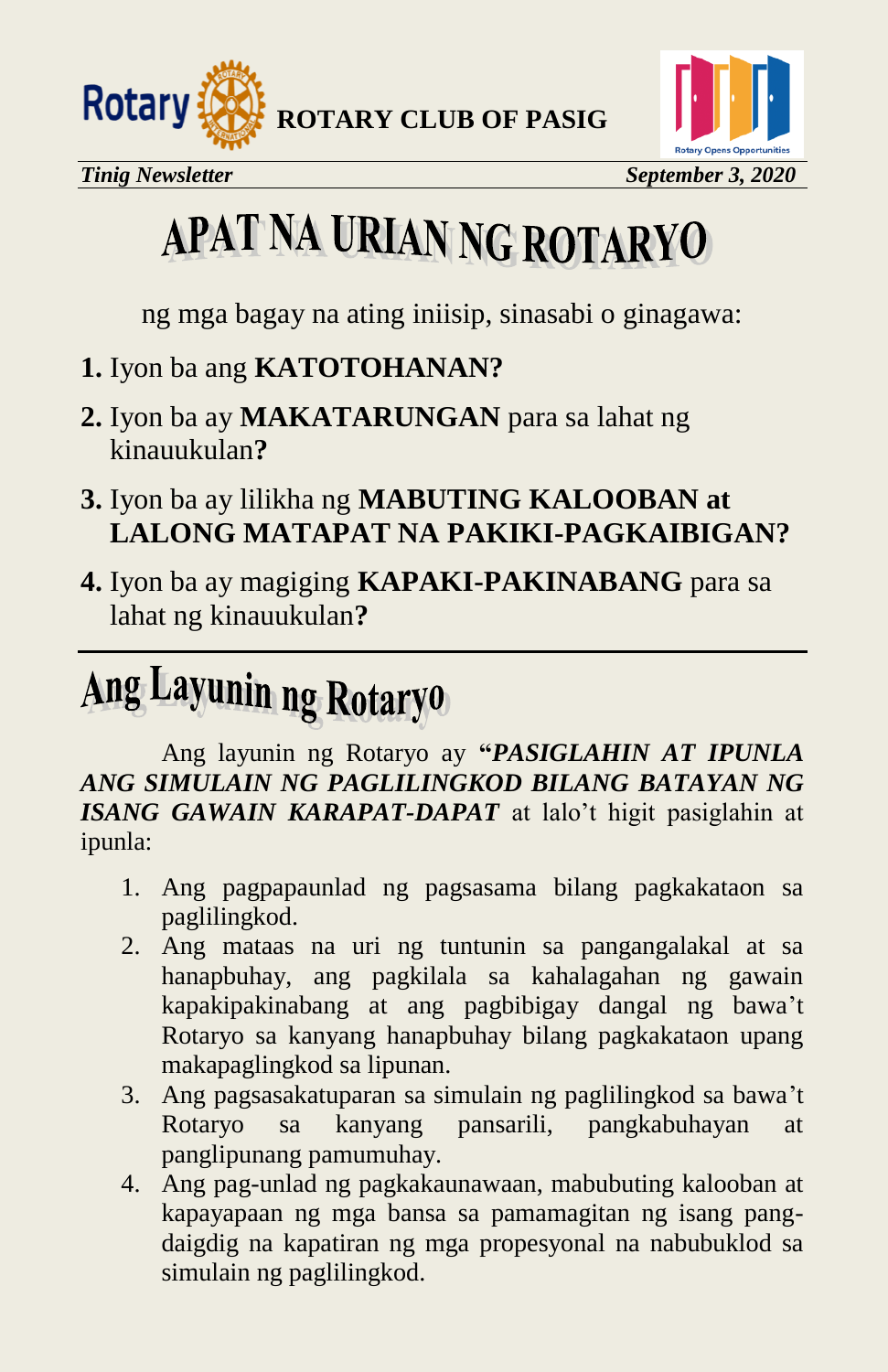



*Tinig Newsletter* September 3, 2020

### **Song of the Day**



### **September**

Do you remember the 21st night of September? Love was changing the minds of pretenders While chasing the clouds away

Our hearts were ringing In the key that our souls were singing As we danced in the night Remember how the stars stole the night away

> Hey hey hey Ba de ya, say do you remember? Ba de ya, dancing in September Ba de ya, never was a cloudy day

Ba duda, ba duda, ba duda, badu Ba duda, badu, ba duda, badu Ba duda, badu, ba duda

My thoughts are with you Holding hands with your heart to see you Only blue talk and love Remember how we knew love was here to stay Now December found the love we shared in September Only blue talk and love Remember true love we share today

> Hey hey hey Ba de ya, say do you remember?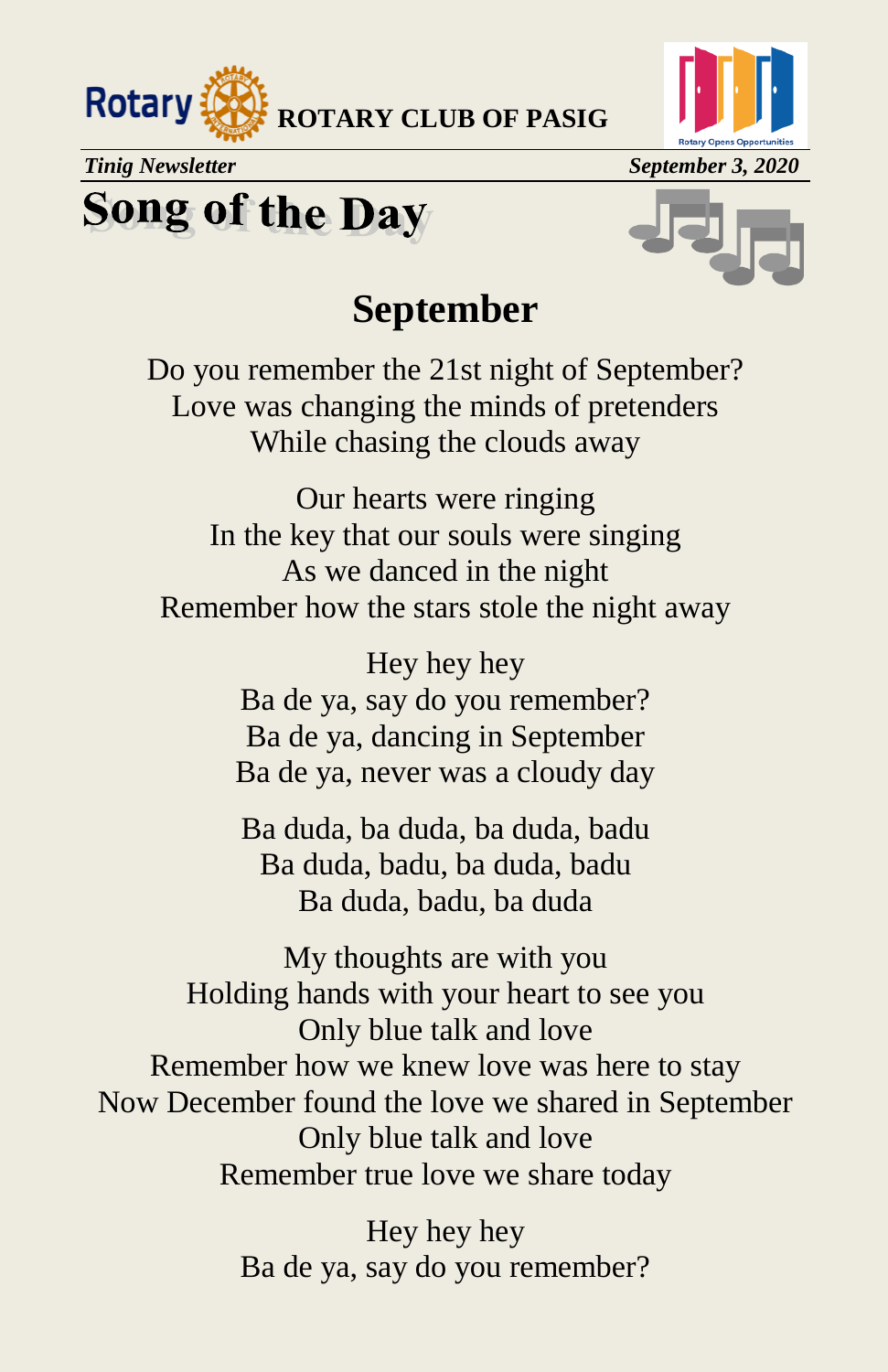



## **Song of the Day**

*Continuation 1.*



Ba de ya, dancing in September Ba de ya, never was a cloudy day

And we say Ba de ya, say do you remember Ba de ya, dancing in September Ba de ya, golden dreams were shiny days

The bell was ringing, oh oh Our souls were singing Do you remember? never a cloudy day, yow

> And we say Ba de ya, say do you remember? Ba de ya, dancing in September Ba de ya, never was a cloudy day

And we say Ba de ya, say do you remember? Ba de ya, dancing in September Ba de ya, golden dreams were shiny days

> Ba de ya de ya de ya Ba de ya de ya de ya Ba de ya de ya de ya de ya

> > Ba de ya de ya de ya Ba de ya de ya de ya Ba de ya de ya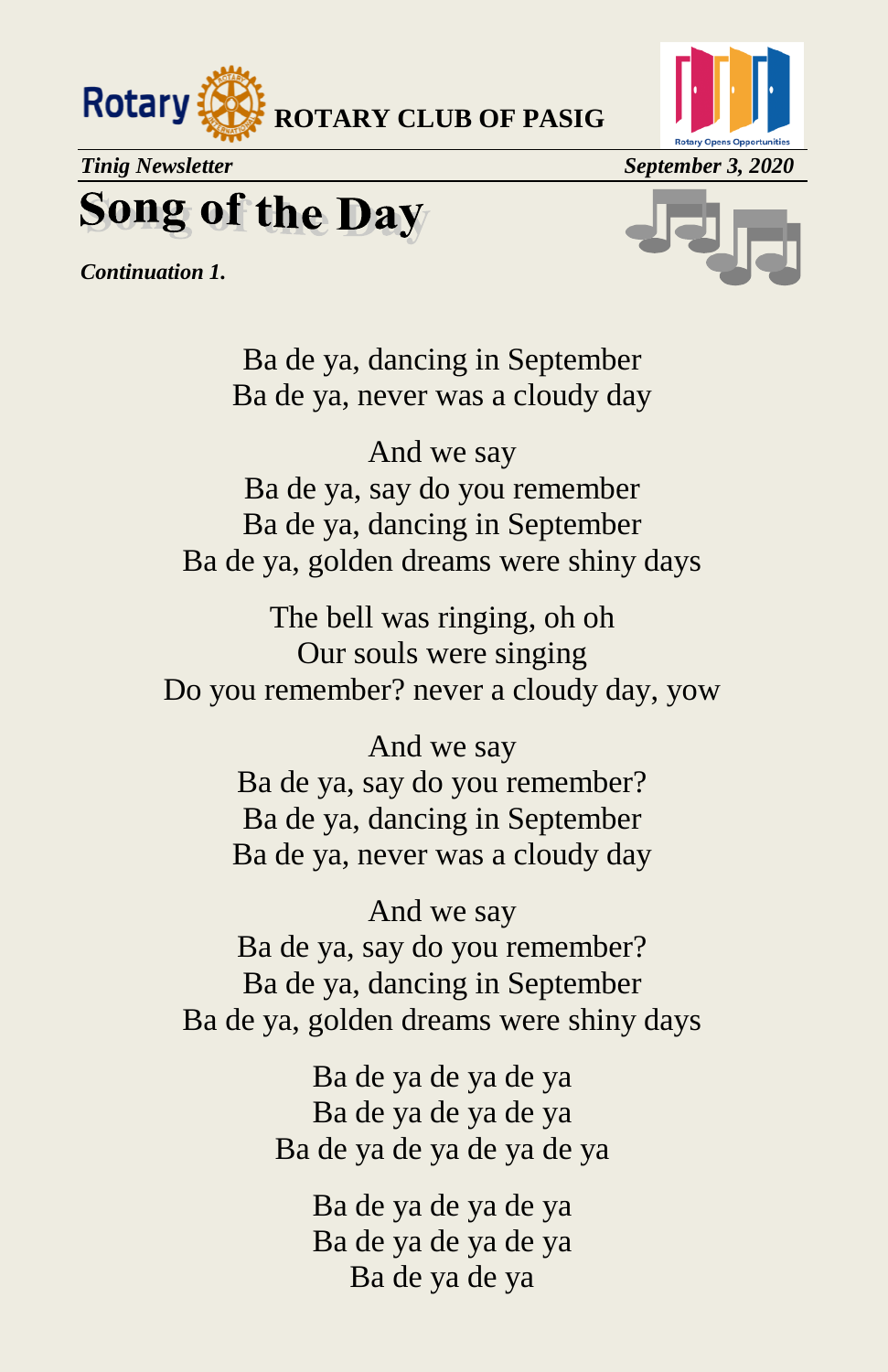



## **From the President**

**Pres. RJ Ermita**



Welcome to the Rotary month of September!

Worldwide, we Rotarians celebrate the **New Generations Service Month**. As such, our focus is on developing young men and women, who will bring new life into the world of service to others. They are the people who will sustain the mission of Serving above self!

Come to think of it, the very essence of our membership recruitment is to give individuals who have the desire to be of service to others, just like us, an avenue in Rotary(particularly RC Pasig) where they can put into action their underlying desire. Not to mention of course that we have fun while doing this too. But, just like us, we had this desire to help within each of us prior to becoming Rotarians. This desire to help and the underlying values and principles with it, come from our family, our experiences and education.

The month of September is the time that final preparations are being done by the teachers in preparing for the resumption of public school operations in October. This opening should have been last August 24. However, because of the lack of resources, delay in equipment and the need for more faculty training, The Department of Education, decided to move the opening to October. The sheer volume and scale of the needed intervention and adjustments to the teaching-learning process is the challenge. But as the saying goes…*the show must go on*. The schools should open. Education is key to our recovery.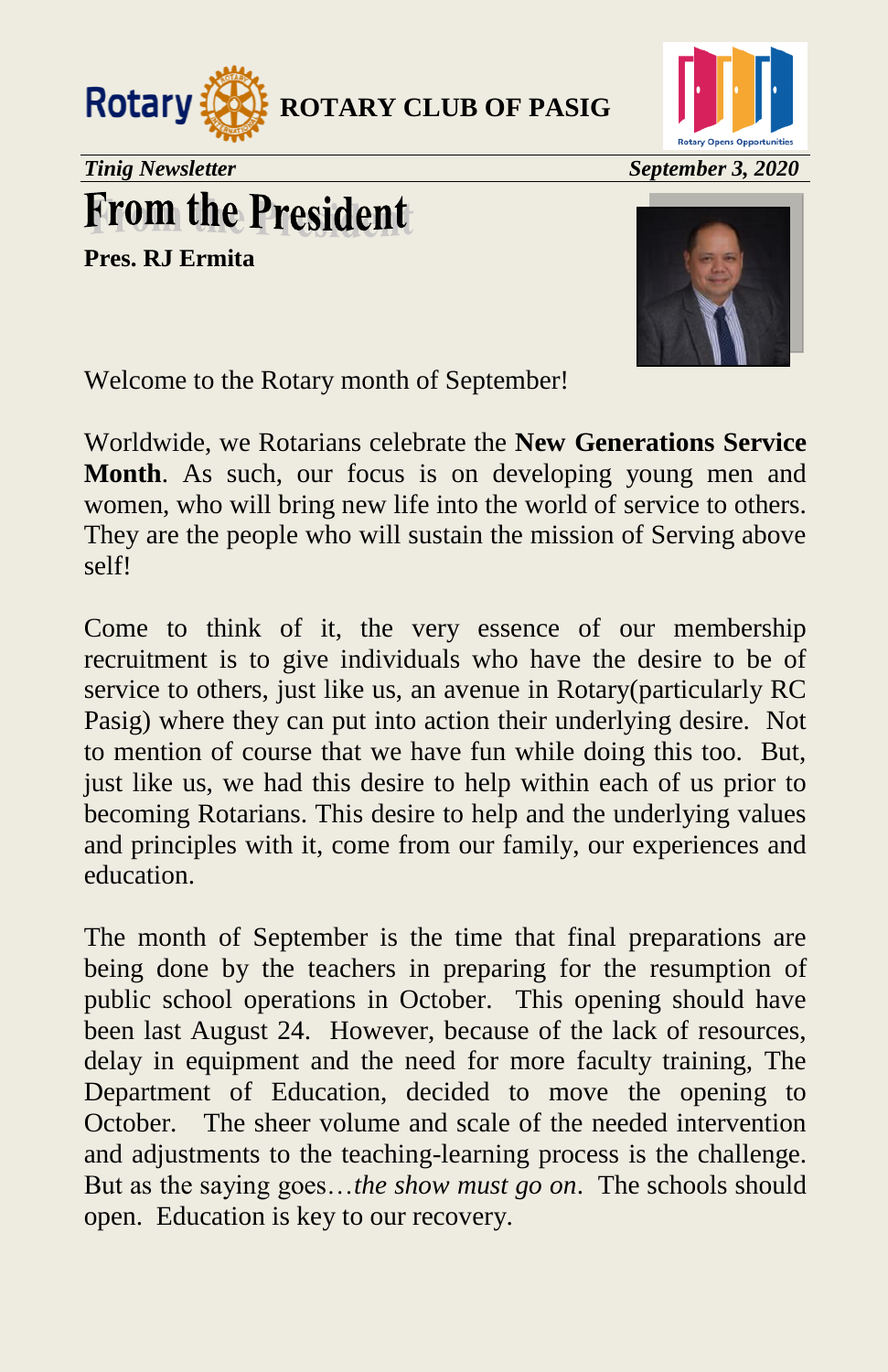



## **From the President**

**Pres. RJ Ermita**

*Continuation 1.* 

It is in this regard that I call on all of you to help in whatever way we can, our adopted schools and scholars of Rizal Highschool, Pamatasan ng Lungsod ng Pasig and Ilugin Elementary School, in their desire to continue on with studying and making learning work in the new normal.

Such is the circle of life. We are born and nurtured by our parents. We educate our children to be skilled, principled and value driven individuals, so that side from taking care of us in our old age, they are able to mold the next generation for a better and meaningful life.

Such is the circle of Rotary. We were molded to serve others, and in helping others, we are molding the future generations of Rotarians to be like us.

In the  $50<sup>th</sup>$  year of the Rotary Club of Pasig, I remain..

Yours in SERVICE,

RJ H. Ermita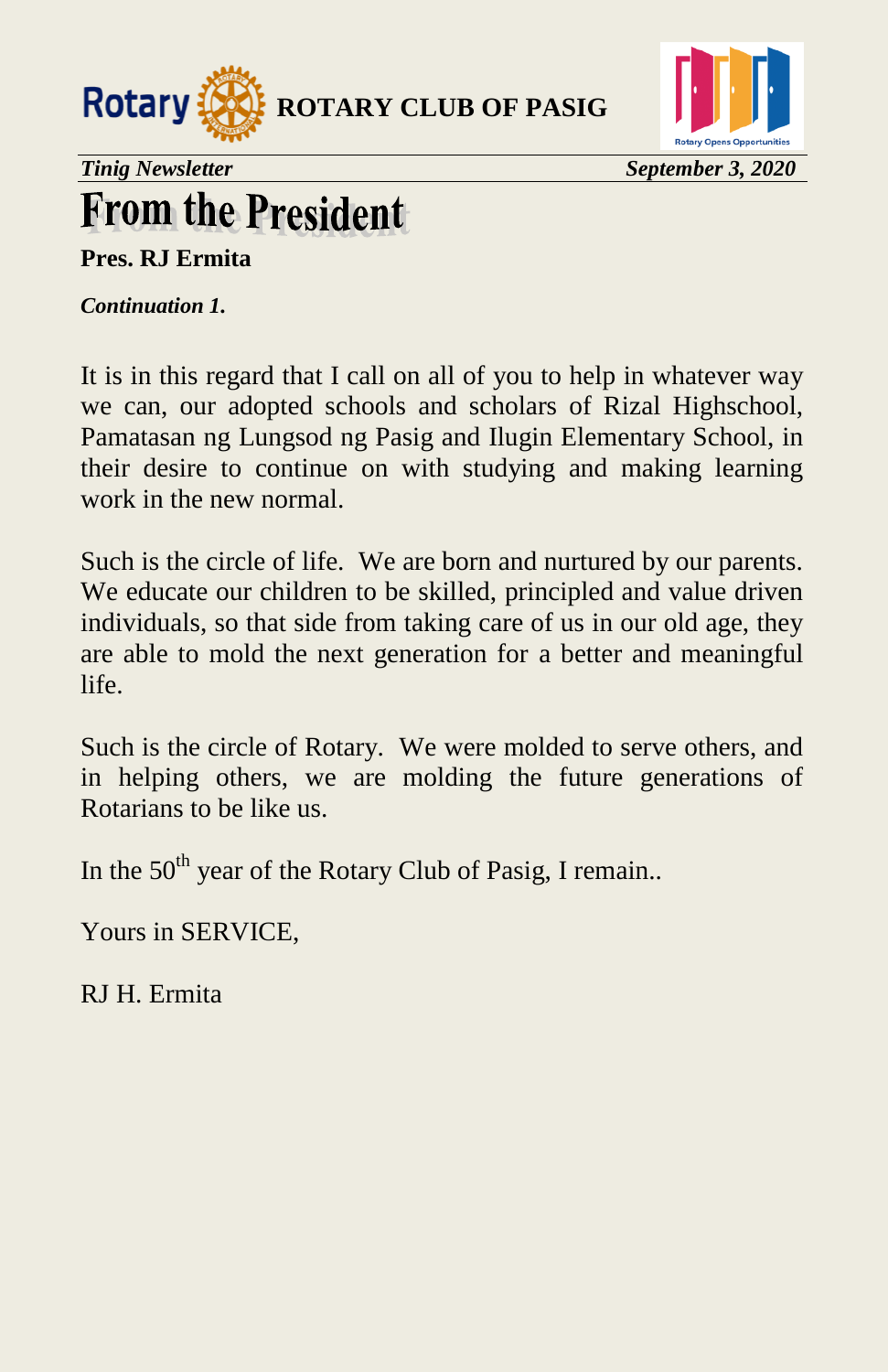



### **Rotary Notes PP Benny P. De Guzman**



Last Monday was truly a Red Letter Day. After more than a decade from his best seller of helping our country, our very own Alex Lacson came out with a true master piece, "Five Hundred Years Without Love". Pres RJ, RID Raffy, PPs Celso & Peter and Rtns Manfred & Fr. Kell attended as Pasig Rotarians. It was a successful launching via zoom with the participation of many friends of our dear Alex. The panelists were Bishop Roderick Pabillo, Solita Collas Monsod and Ben Punongbayan who is Chair of the Buklod Party that Alex is busy endorsing. RID Raffy is trying to get as many books he will give as give-aways to show the kind of author our Alex is and how he has grasped the spirit of nationalism. Many other Rotarians have committed. Based on the initial response will a second printing be in order?

One of the true spark plugs of ARAP then and now went to rest after battling a major ailment for weeks was Ditas Zamora Lerma. She left us after valiantly fighting a major growth as she refused to undergo an operation. She preferred to die with it. *Dalawa na silang patay.* Her husband Cuchi, a former member pre-deceased her by more than 7 years.

She has maintained the number of Rotarians going ahead of their spouses. We now must have at least 84 Rotarians and about 31 spouses who have passed away. During this lockdown we have already lost three - Kel Pascual, Jun Yasay and Tony Lecaros to a lone Ditas from ARAP.

I thought for a while that with us using zoom Chony will be with us more often. The birthday day last Monday was greeted by many among the Noblemen of Pasig. He shares birthday with the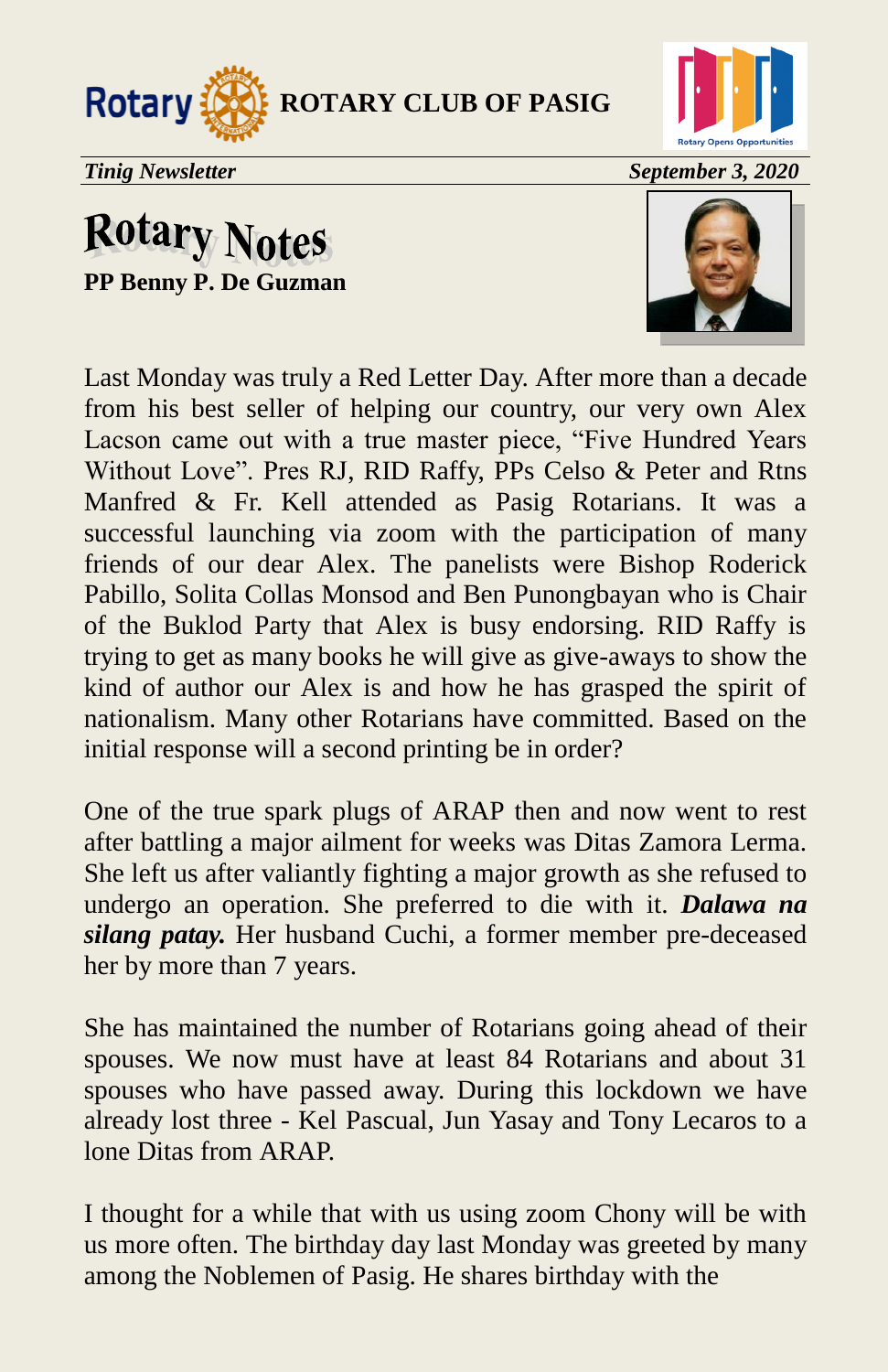



**Rotary Notes** 

**PP Benny P. De Guzman** *Continuation 1.* 

legendary Ramon Magsaysay.

It is nice to have Rtn Allan back to our fold. With the number of new members, it is about time those who recently left will come back. Manoj can be asked. Wowie need not be asked to come back, *ayaw lang talagang magattend.* PP Henry Uy is busy always making comments in Facebook, *baka* he can rejoin and get feed backs from fellow realtors PP Ed and Dir. Sonny R.

Forever *na ba tayo sa* Rizal Medical Center? There are other areas. The frontliners were also honored as today's national heroes. Rightfully so. While most of us are too scared to go out, they are exposed all through the day practically 24/7. Valenzuela honored a young nenonatologist who was a Covid 19 victim leaving her doctor husband also as exposed. We have supported Rizal Medical frontliners continuously and we must not give up at this stage. Our golfers are awed by Yuka Saso's back to back top honors in Japan earning her a cool 27 Million Pesos. Government should not tax that. Another Filipina top the unbroken record of Lydia Vega Mercado. But she, like Saso is also carrying a foreign name, Kristina Knott. In sports then, first time he ran for senator, Freddie Webb got more votes than GMA. Robert Jaworski also went to the Senate but both were one timers *dahil panay* dribble *lang. Si* Pacquiao *na lang ang tunay na* local sa pangalan. Let us look at sports for our other projects even for Pasig alone.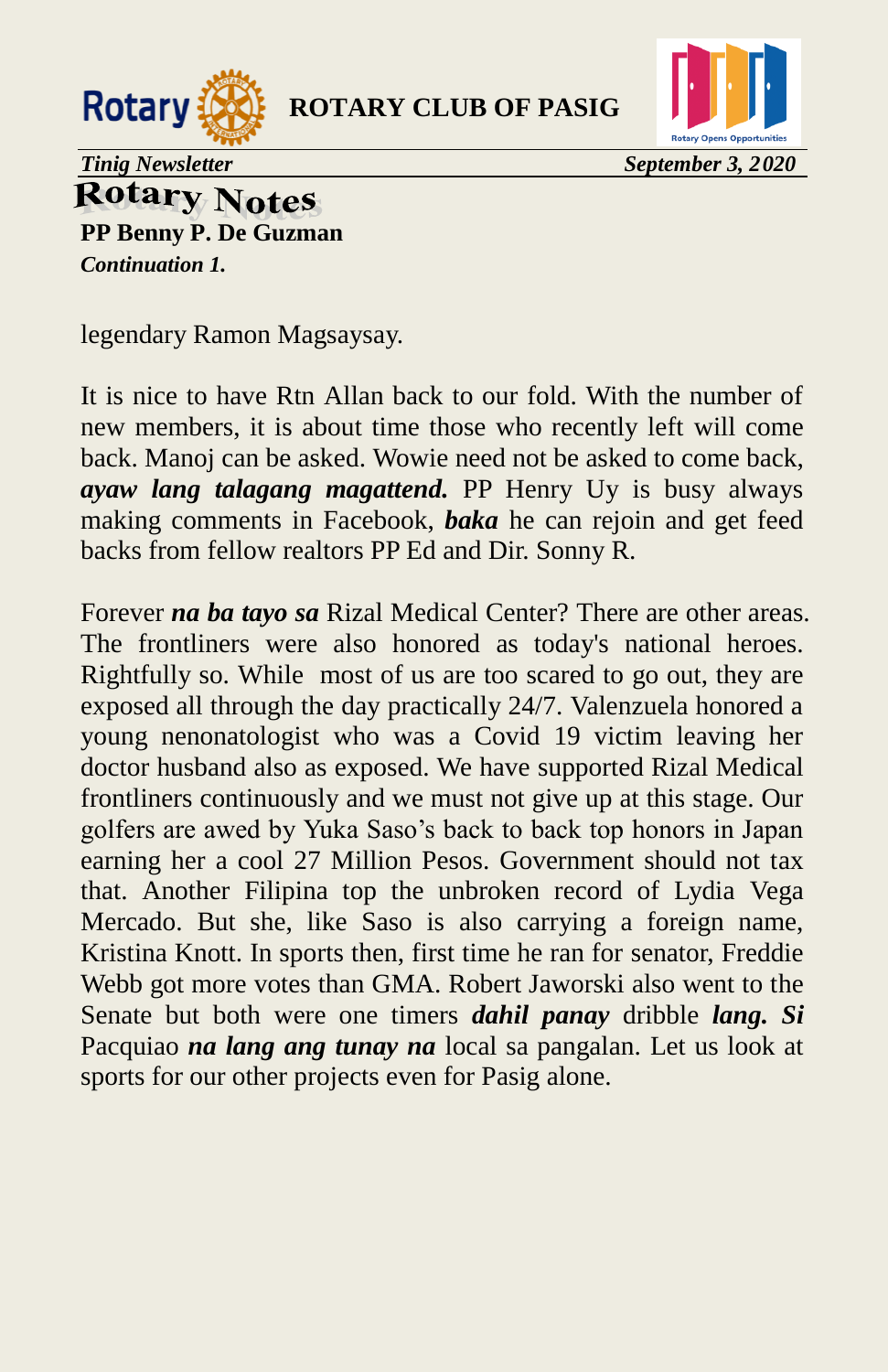



*Tinig Newsletter* September 3, 2020

## **Walking the Avenues**

**PP Jun C. Zafra**

#### **PRESIDENTIAL MESSAGE**





**Holger Knaack President 2020-21 September 2020**

Rotary youth exchange — one of the many

 programs for youths and young adults that we celebrate this month — was my path into true engagement in Rotary. My wife, Susanne, and I began hosting exchange students soon after I joined, and the experience helped me go from simply being a member of my Rotary club to being a true Rotarian. Now Rotary Youth Exchange is a family tradition, and a strong one: Over the past 24 years, we have hosted 43 students!

From the start, we loved it so much that, in addition to hosting students in our home, we became involved with the program by helping to organize student summer camps. During one such camp, I met Christine Lichtin, who was a German high school student at the time and whose father is a past president of my Rotary club. To try something new during this year of embracing change, I am turning this space, normally reserved for the president of Rotary, over to Christine so she can share her story.

My first contact with Rotaract was about 13 years ago, when I was with Susanne and Holger at a barbecue for the summer youth camp. Holger turned to me and said: "Why don't you visit a Rotaract club? You'll meet a lot of great young people who come together to have fun and to make a difference."

A few years later, when I was at Trier University, his words came back to me and I decided to give it a try. That was more than eight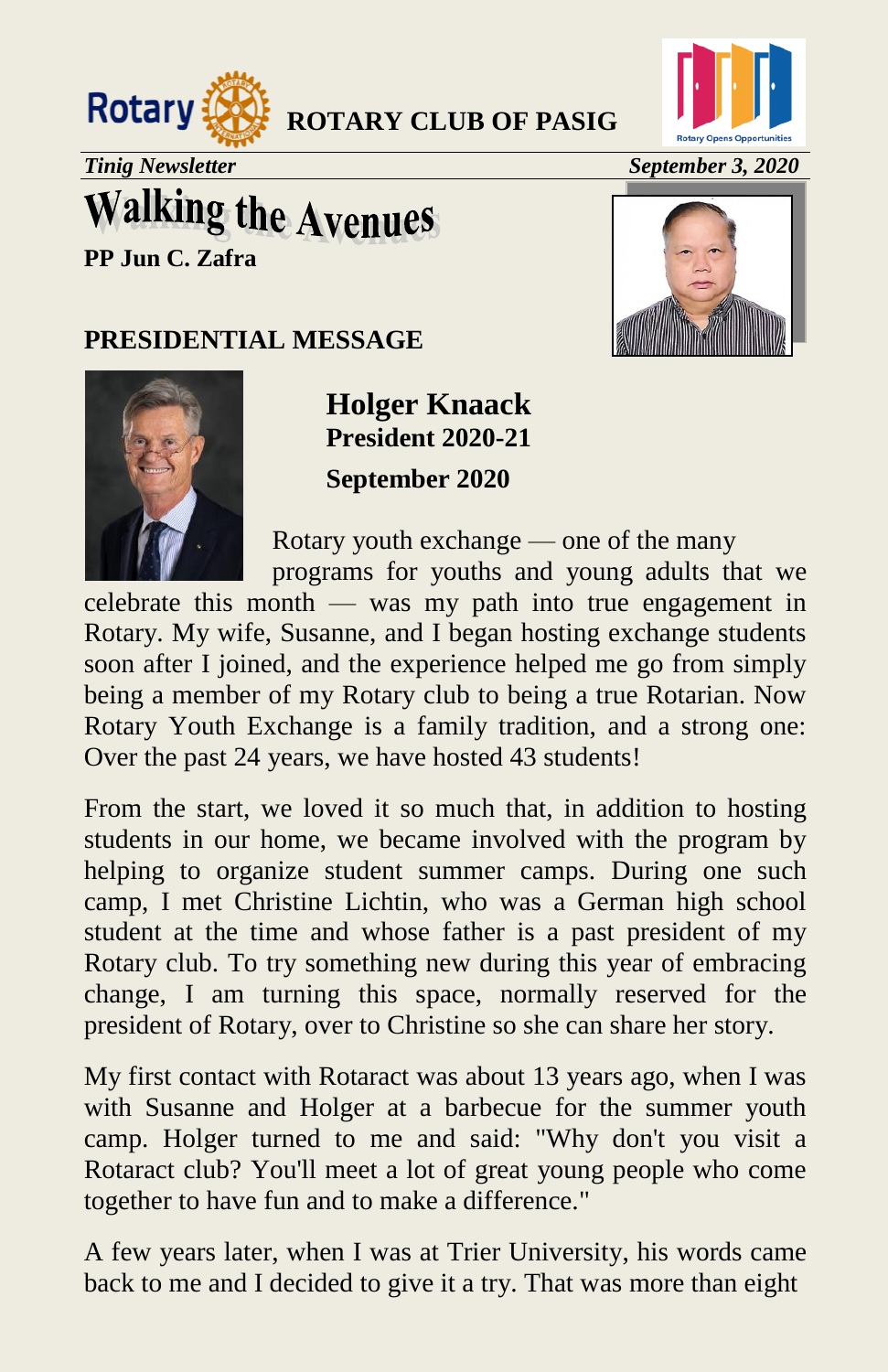



*Tinig Newsletter* September 3, 2020

# **Walking the Avenues**<br>PP Jun C. Zafra

#### *Continuation 1.*

years ago, and I'm still at it. Once you are in Rotaract, you just don't want to get out. Rotaract has accompanied me everywhere, starting with the Trier club and then on to a club in Bologna, Italy, during the year I studied there. When I was in Kiel for my master's degree, I got involved with Rotaract there before landing at the Rotaract Club of Hamburg-Alstertal as I began my career. Each of those clubs has its own identity and focus, but all have the same intrinsic motivation.

I am now taking on a senior advisory role in my Rotaract club, which I really enjoy. I carry Rotaract in my heart, and it shapes my values, even as my interests evolve. One day, as if she had sensed this evolution, Susanne knocked on my door, wanting to introduce me to a young, modern Rotary club located between Hamburg and Mölln, my hometown. The E-Club of Hamburg-Connect, which Susanne helped charter, holds e-meetings, all of them very relaxed and personal. With members of different ages, everything just seemed to fit, so I thought, why not try it out? After all, time is precious and should be filled with fun whenever possible; the rest happens by itself.

Now I am in both worlds — a proud member of Rotaract and a Rotarian. And my small personal goal is to build a bridge between these two parallel worlds. All of us have very similar reasons for being part of the Rotary family.

It took some persistence to persuade Christine to become a member of Rotary, but it was well worth the effort. It is our duty to put in this kind of effort with youth program participants and Rotaractors so we can keep them in the family of Rotary. I hope you were inspired by her story. It's up to each of us to ensure that more young people like Christine can experience the many ways Rotary Opens Opportunities for us and for the people we serve.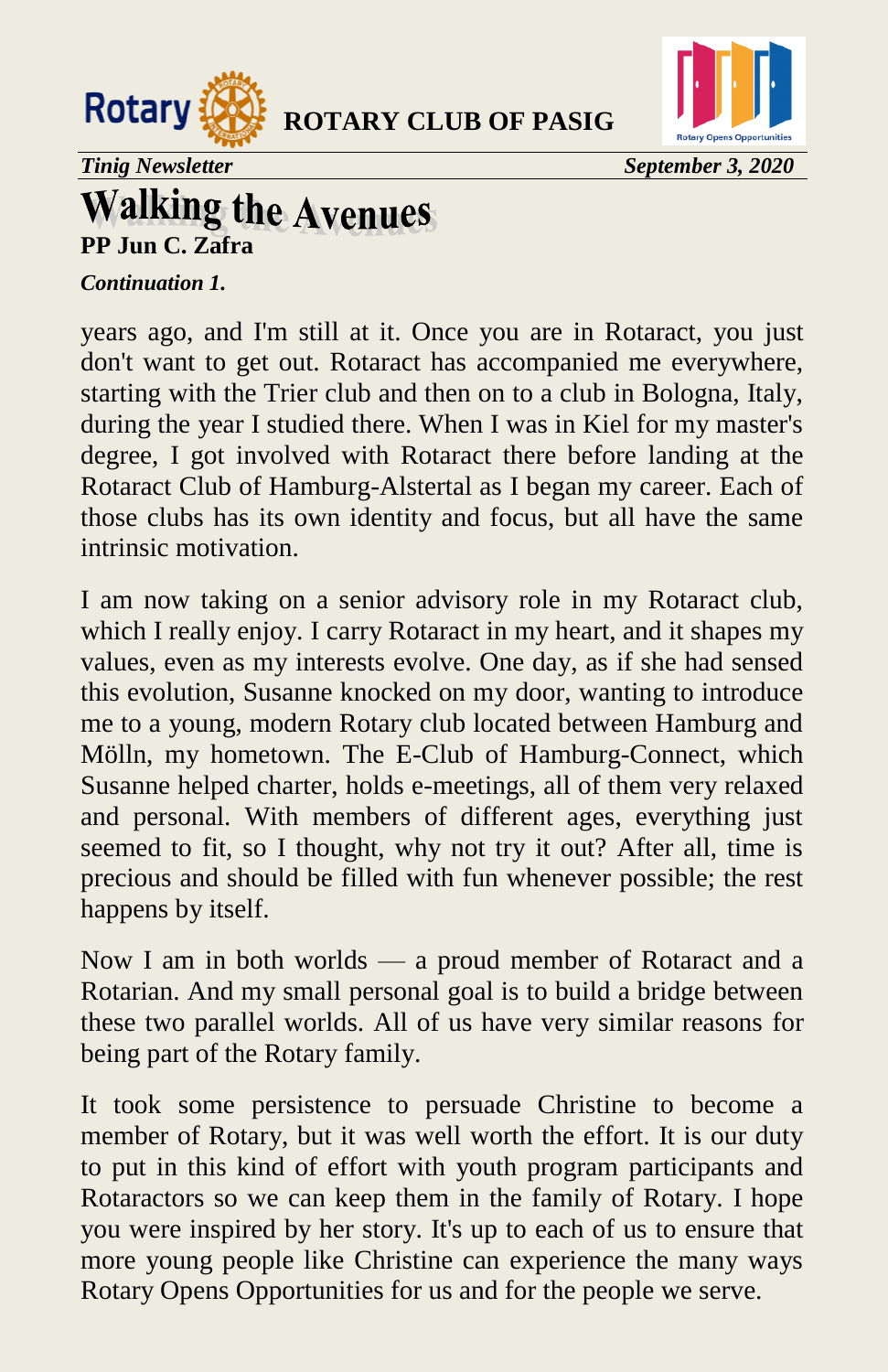



**Tinig Newsletter September 3, 2020** 

# **Meet Our Guest Speaker**



**MR. ALEXIS "Lex" LEDESMA, PH.D** aledesma@alumni.stanford.edu *RESET: 100 Ways to Rewrite Your Mindset for the Post-Covid World*

#### **EDUCATION**

**2011-2019** University of the Philippines Quezon City, Philippines • Ph.D. Psychology, Major in Social Psychology, Minor in Clinical Psychology

**1998-1999** Stanford University California, U.S.A.

• M.S. Civil and Environmental Engineering

**1991-1996** De La Salle University Manila, Philippines

- B.S. Civil Engineering
- Honors: Gold Medal for the Most Outstanding Thesis in Civil Engineering

#### **EXPERIENCE**

2009-Present Proprietor Manila, Philippines

Whistlestop Restaurants

Proprietor of the Whistlestop chain of restaurants, the first 24-hour dining establishment in the country. Serving high-quality, comfort food all day and all night long since 1977.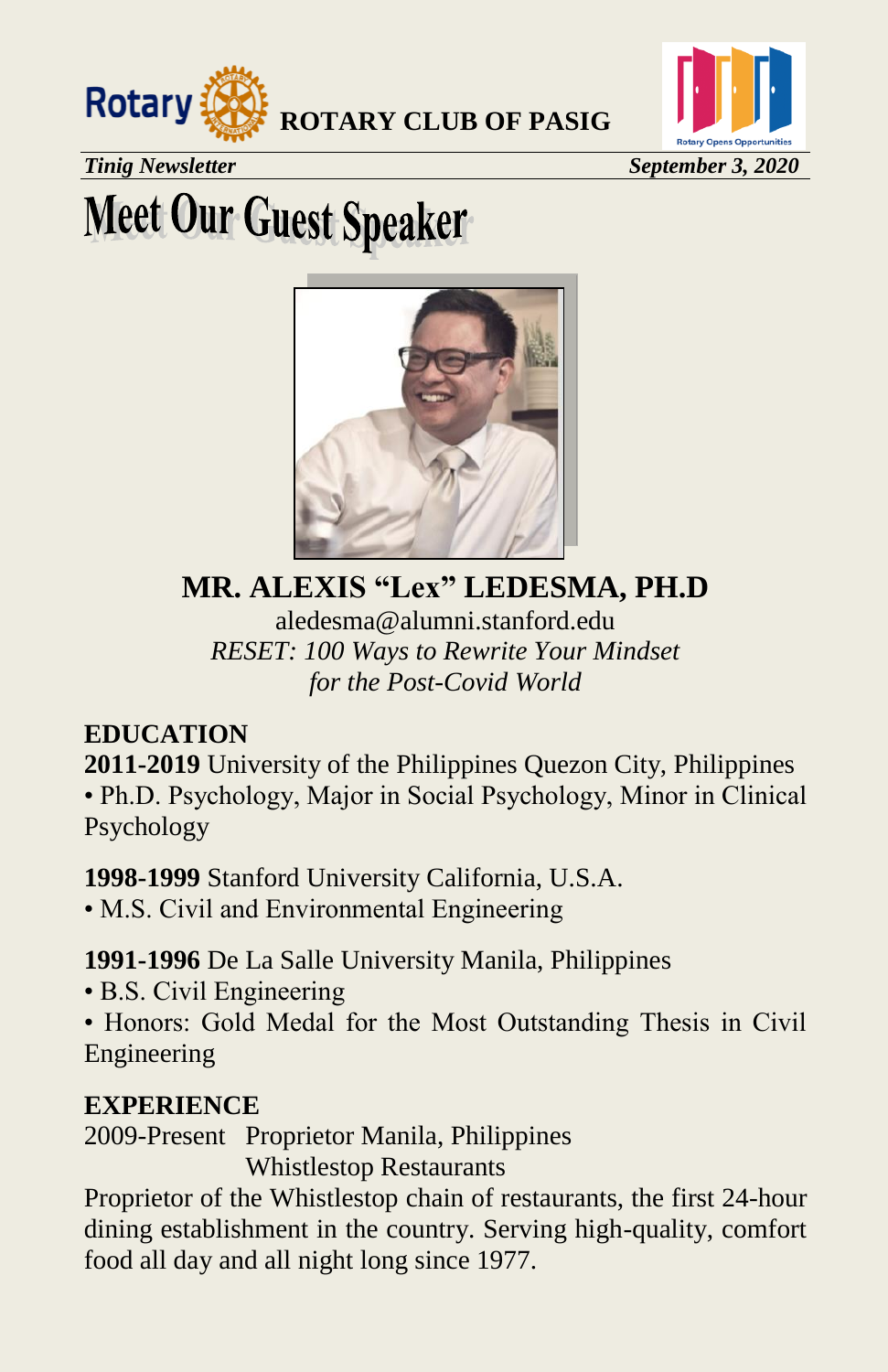



## **Meet Our Guest Speaker**

*Continuation 1.*

2005-2008 Consultant Manila, Philippines International Labour Organization (ILO)

 Led a team tasked with integrating entrepreneurship into public high schools in the Philippines. • With the ILO being one of the United Nations (UN) offices in the country, one mission of this organization is generating employment. In line with this, a team was formed to integrate entrepreneurship into the Technology and Livelihood Education (TLE) subject which is a requirement for all public schools, with the goal of developing the entrepreneurial mindset in our youth as early as possible.

#### **2004 – Present** Executive Director Manila, Philippines The One School

Currently running a Commission of Higher Education (CHED) accredited college in Makati City offering courses in Entrepreneurship, Graphic Design and Multimedia Arts.

- In charge of student coordination, teacher coordination, course planning, admissions, and school administration.
- Also serves as Co-Founder/Director of The One School's partner institution, the School of Fashion and the Arts (SoFA), which is an intrinsic component of reality television show, Project Runway Philippines.

#### **2001-2004** Business Development Manager Manila, Phils. Bronzeoak Philippines

Bronzeoak Philippines is a subsidiary of Bronzeoak Ltd. United Kingdom, an industry leader in the development of biomass cogeneration facilities in the U.K., Central America, and South East Asia. Pioneered the business development of wholly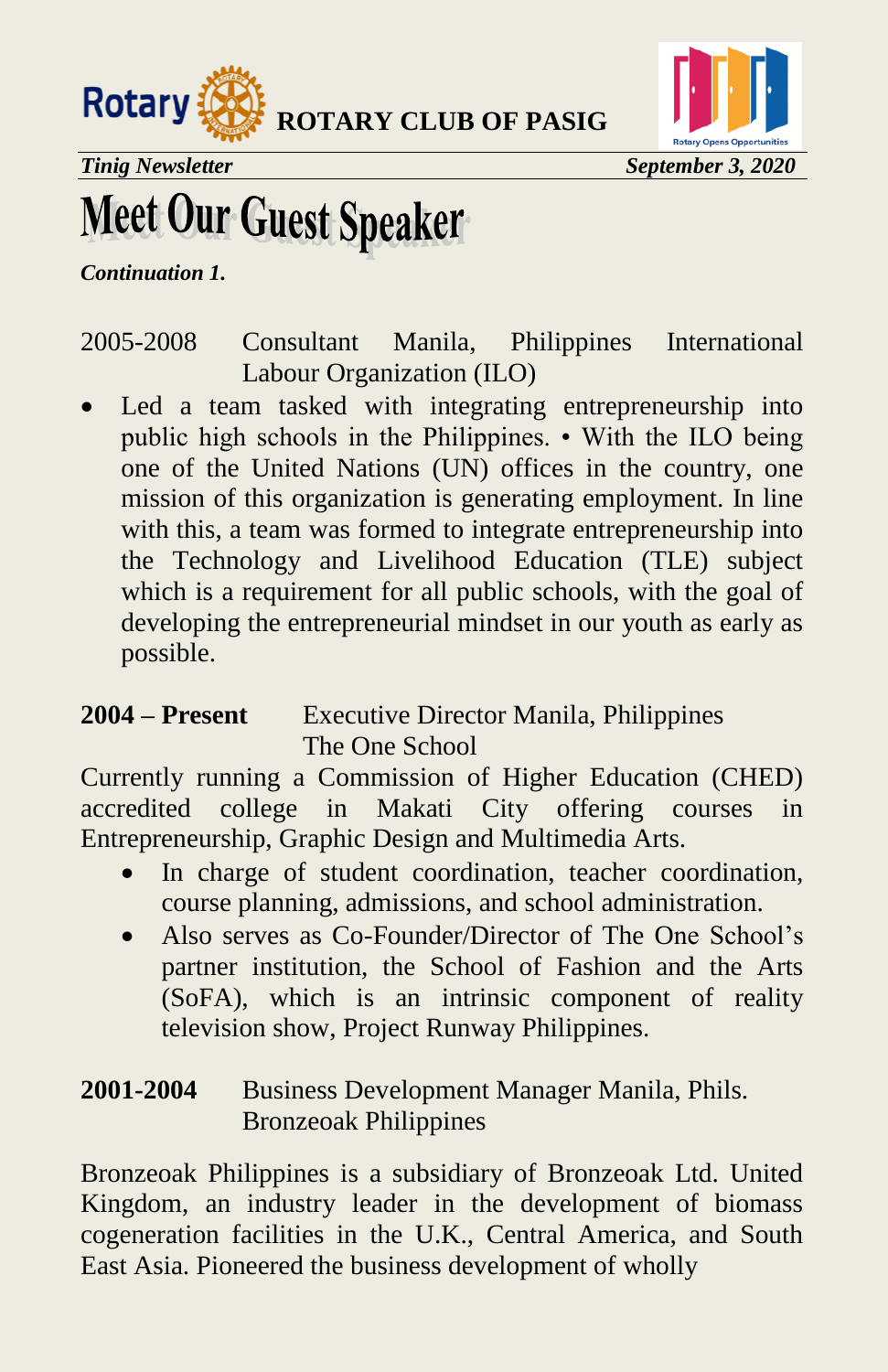



# **Meet Our Guest Speaker**

*Continuation 2.*

renewable, bagasse-fueled, power plants in the Visayas region of the Philippines.

 Helped obtain Environmental Clearance Certificate (ECC) from the DENR.

#### **2001-2018** Managing Director Boracay, Philippines Nami Resort

Part of a team that owns and operates a 12-room luxury resort in Boracay Island.

 Handles all HR, financial, marketing and operational matters 2001-2018 Managing Director Boracay, Philippines Nami Resort Part of a team that owns and operates a 12-room luxury resort in Boracay Island. • Handles all HR, financial, marketing and operational matters

#### **ADDITIONAL**

- Certified Civil Engineer, Philippines 1996 (22% passing rate)
- Former weekly columnist for the Philippine Daily Inquirer, the most widely read newspaper in the country.
- Competitive debater and public speaker. Former regular judge on the debating show Square Off on ANC.
- Former Treasurer, Stanford Club of the Philippines.
- Author of two non-fiction books: RESET: 100 Ways to Rewire Your Mindset for the Post-COVID World and Finding Freedom Inside: Survival Stories of Growth and Rebirth, both released in 2020.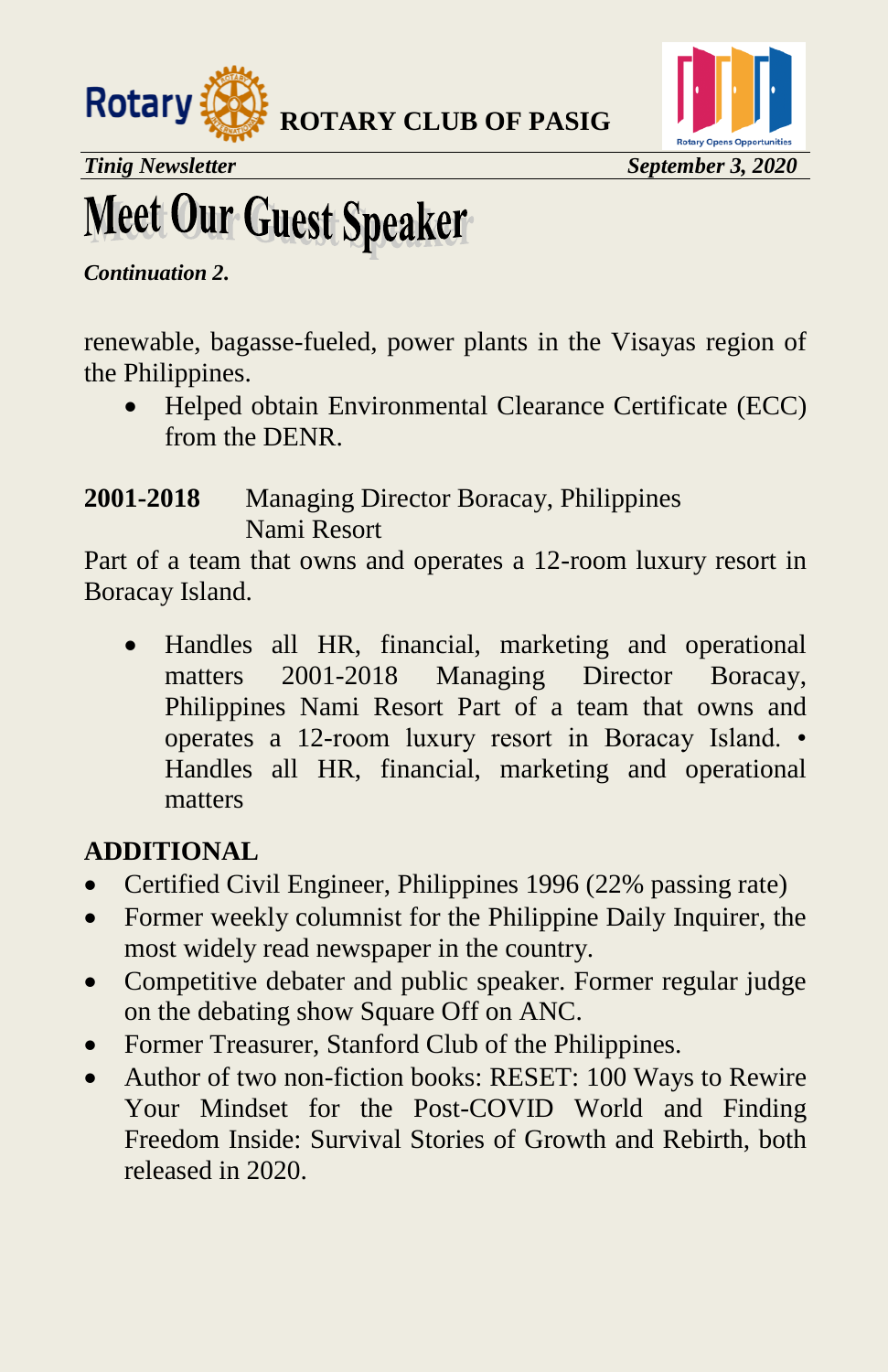



*Tinig Newsletter* September 3, 2020

# **Tinig Tidbits**

**By: PP Peter M. Javier**

### **A Book Review**



**"Five Hundred Years Without Love"** is the thought-provoking title of a new book launched last Monday, National Heroes Day, by bestselling author Alex Lacson, a Pasig Rotarian*.*

Done in an engaging webinar format that was attended by over 1,500 people in both zoom and 2 Facebook Live Accounts, the launch was highlighted by thoughtful reflections from three prominent reactors, Bishop Broderick Pabillo, Prof Solita Monsod and Mr Ben Punongbayan, as well as music and a live performance from artist Gary *Granada,* who performed two of his most powereful songs – Bahay and Kahit Konti and moderated by the excellent Boy Abunda.

Alex Lacson is also the author of "12 Little Things Every Filipino" *Can Do To Help Our Country*", which became an instant national bestseller when it first came out in 2005.

#### **FIVE HUNDRED YEARS**

"Five Hundred Years Without Love" is Alex Lacson's first novel. It tells the story of the members of a poor family, who work in different sectors, each of whom suffers from the ills that contribute to the collective worsening social cancer plaguing our country. Their daily struggles, misery and reality mirror what is happening to millions of Filipino families today.

The story of Anton Hinirang and his family reflects our own story and journey as a people. It reflects the story of the Filipino in the last 500 years.

#### **OUR COUNTRY'S SOCIAL CANCER**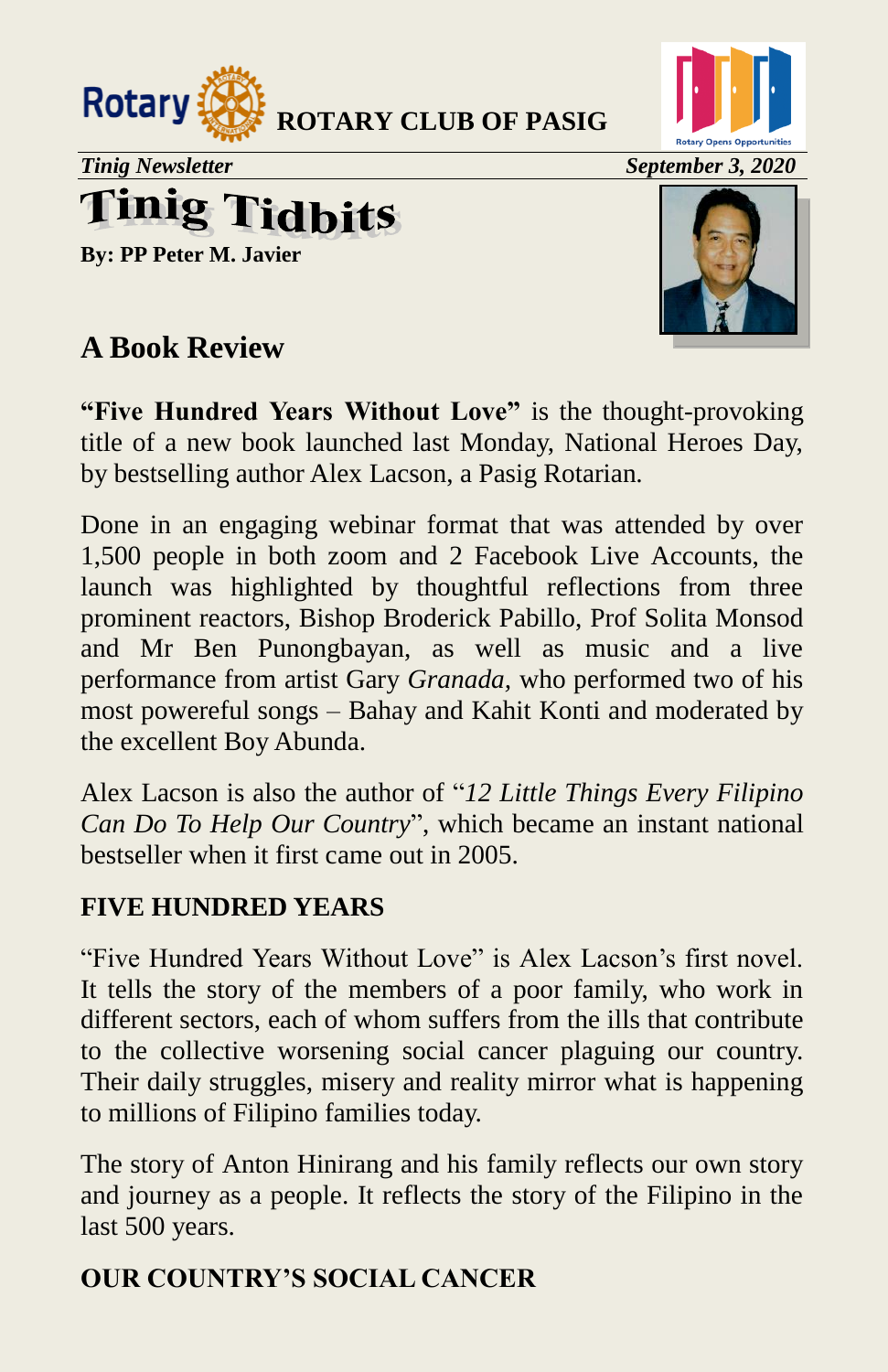



#### inig 7 l'idhits

**By: PP Peter M. Javier**

*Continuation 1.* 

"FIVE HUNDRED YEARS WITHOUT LOVE" is a gripping novel that takes a comprehensive and wholistic view of the country's present-day social cancer, 133 years after Dr. Jose Rizal wrote his "NOLI ME TANGERE" in 1887.

In Noli Me Tangere, the Philippines' national hero Jose Rizal exposed the country's social ills during his time – the corruption, abuses, injustices and immoralities of the friars and Spanish authorities who occupied the Philippines for close to four centuries.

In this novel, Alex Lacson painstakingly exposes the various root causes of our country's social malaise at present, which results in the continuing massive poverty, powerlessness and misery among majority of the Filipino people.

The year 2021 is the 500th year of Christianity's arrival in the Philippines. If we count the coming of the Spaniards in 1521 as the beginning of our quest for nationhood, then 2021 will be the 500th year of our story as a country.

Paradoxically, those last five hundred years were a period of greed, abuse, injustice and immorality. Those were years of social cancer, when the few with the power and influence took advantage of the many who were poor, ignorant and powerless.

Five centuries when a great many Filipinos lived without dignity. Five hundred years without love.

For almost four centuries, the Filipinos were colonized and enslaved by foreign rulers – first by the Spaniards, followed by the Americans and the Japanese. Nowadays, many of our people continue to be enslaved, by their own kind, in many political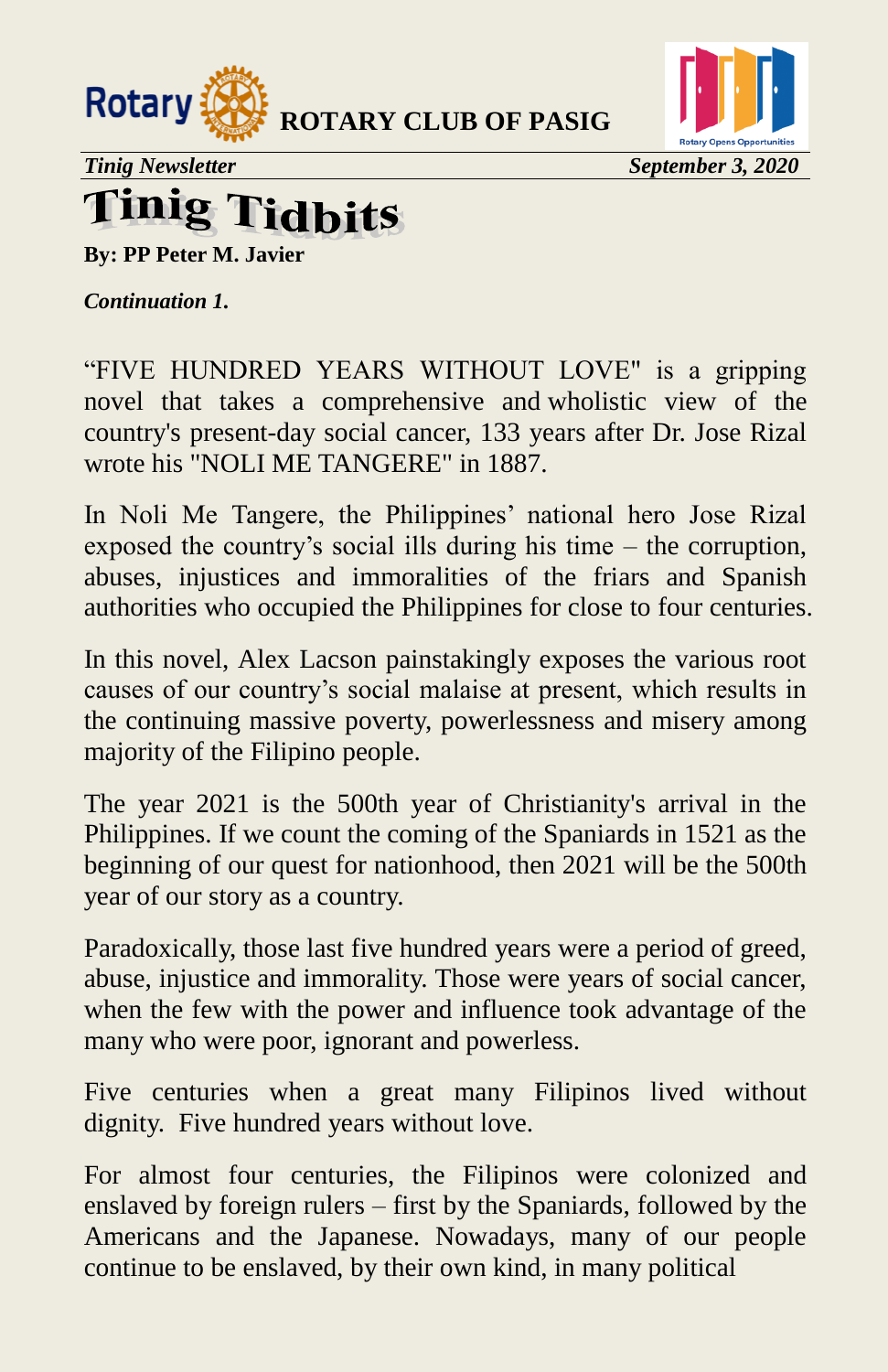



*Tinig Newsletter* September 3, 2020

#### **Tinig** l'idhits

**By: PP Peter M. Javier**

*Continuation 2.* 

territories and corporate fences. Today, the worst enemy of the Filipino people is the Filipino himself.

There is so much history of the Filipino in the novel.

#### **HOPE FOR THE COUNTRY**

But "FIVE HUNDRED YEARS" is not merely about the social ills of our nation. It is also about hope. It also offers a possible cure or solution.

In the last portion of the book, Alex Lacson talks about "A Dream Philippines".

It is a vision of a developed, prosperous and more humane nation which can be achieved if we can implement a package of reforms, mostly economic, which are discussed in the chapter.

These reforms are based on the successful policies and programs of 12 countries that could serve as model countries for the Philippines, as far as those successful policies and programs are concerned.

Through this novel, Alex Lacson hopes to contribute to our pursuit of a Dream Philippines. His hope is that the book will reach our youth, particularly those in Gr 9 or 10 studying the Noli/Fili, as a companion book for reflection and a call to action.

#### **ABOUT LOVE**

In its core, the book is about love, particularly love for the least and last. It is about brethrenhood and the common good. It is against greed, lust for power, abuse of power and position, immorality.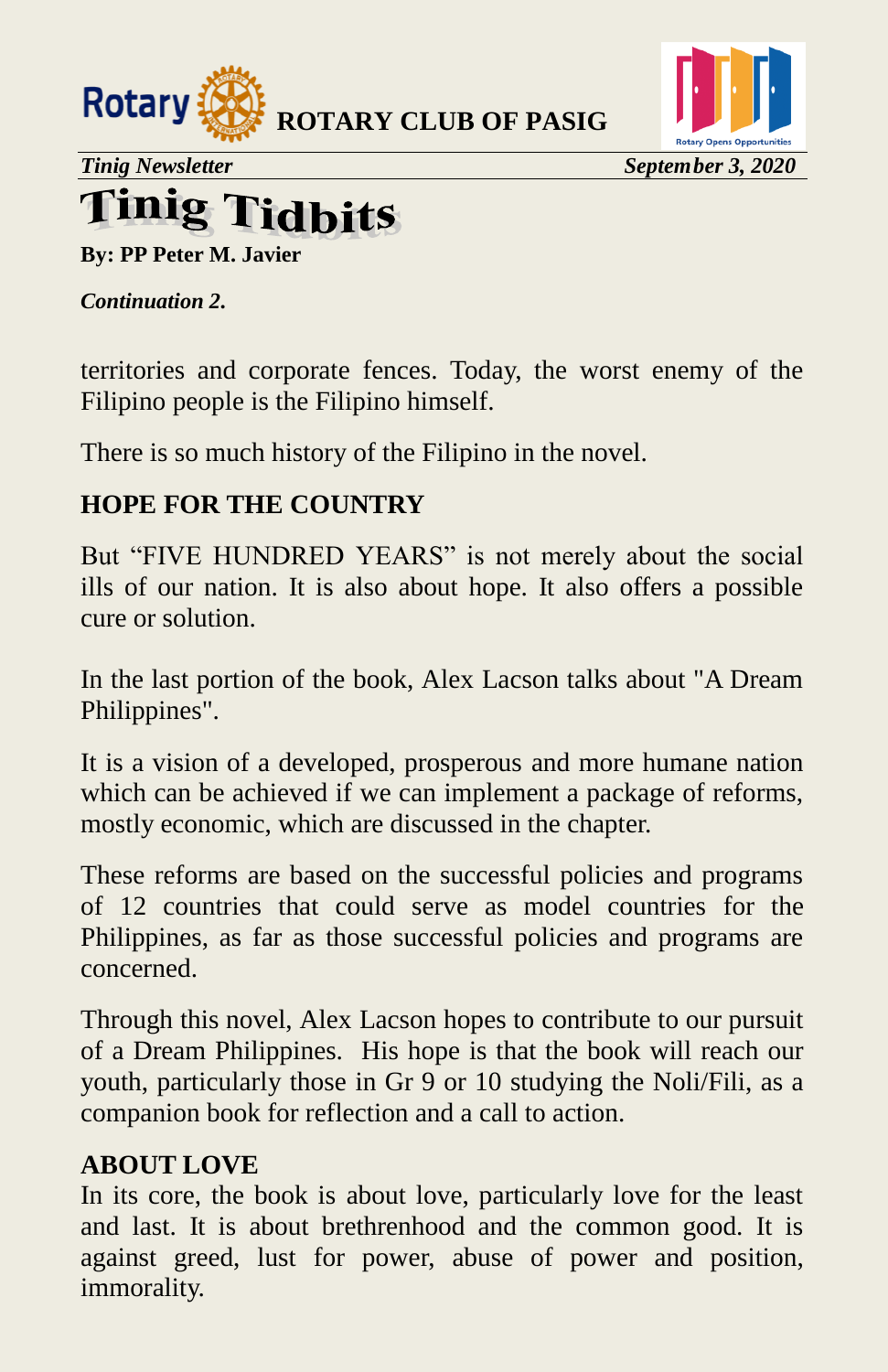



#### **injo lidhits**

**By: PP Peter M. Javier**

*Continuation 3.* 

It is about how we can build a country with love, brethrenhood, and the common good as its foundations.

It is about how we can make the Philippines a better country, and make the Filipino great and respected in the global community – with love as our weapon.

#### **ABOUT FAITH**

The book is also about the author's faith.

60 years ago, South Korea was a very poor country. 90% of its people were extremely poor. It was called the impossible country by many foreign writers. 60 years ago, Singapore was also a very poor and backward country. So was China. 60 years ago, Philippines was much better than Singapore, South Korea and China.

*"If these countries were able to find their path to development and progress, the Filipinos can also find their way to a better future,*" said Lacson. ―*We have all the essentials we need to succeed as people.*‖

Lacson believes that the solution to our many problems is not rocket science. He said that the solution to our many problems is already within us. *"It is in our hearts. Love is the answer to all our problems.*

*"The first thing that we must clean up in this country is our hearts, especially the hearts of our leaders in government and in business.*

*"I believe that if our leaders, in government and in business, would see God in each of their fellow human beings, and discover*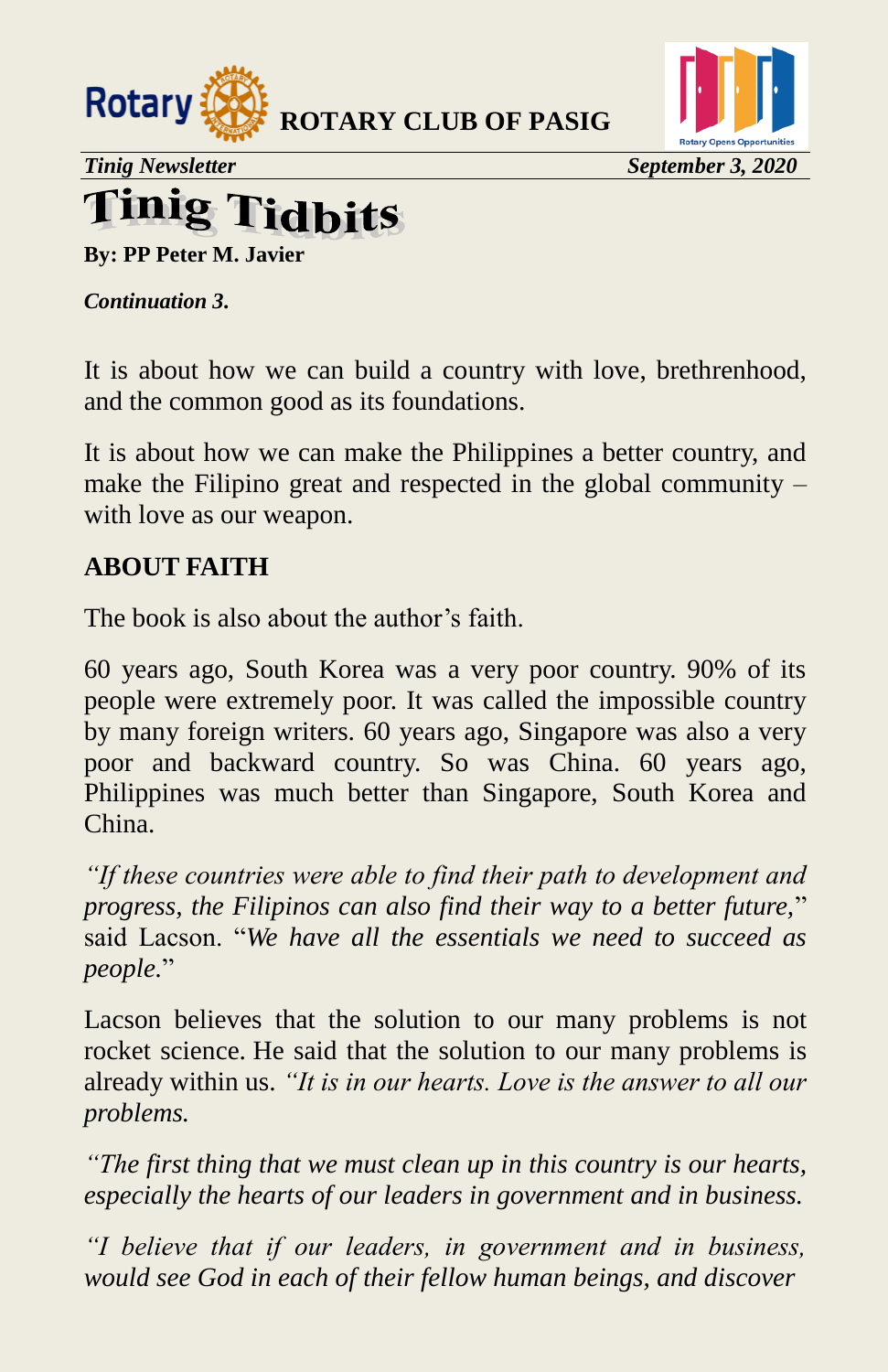

## **Tinig Tidbits**

**By: PP Peter M. Javier**

*Continuation 4.* 

*love for others, especially for the least and the lowly - most of our problems will go away.*

*"Greed is the root cause of our country's social cancer.*

*"Love is the answer. Love as expressed in kindness, generosity, fairness and justice,"* concluded Alex Lacson.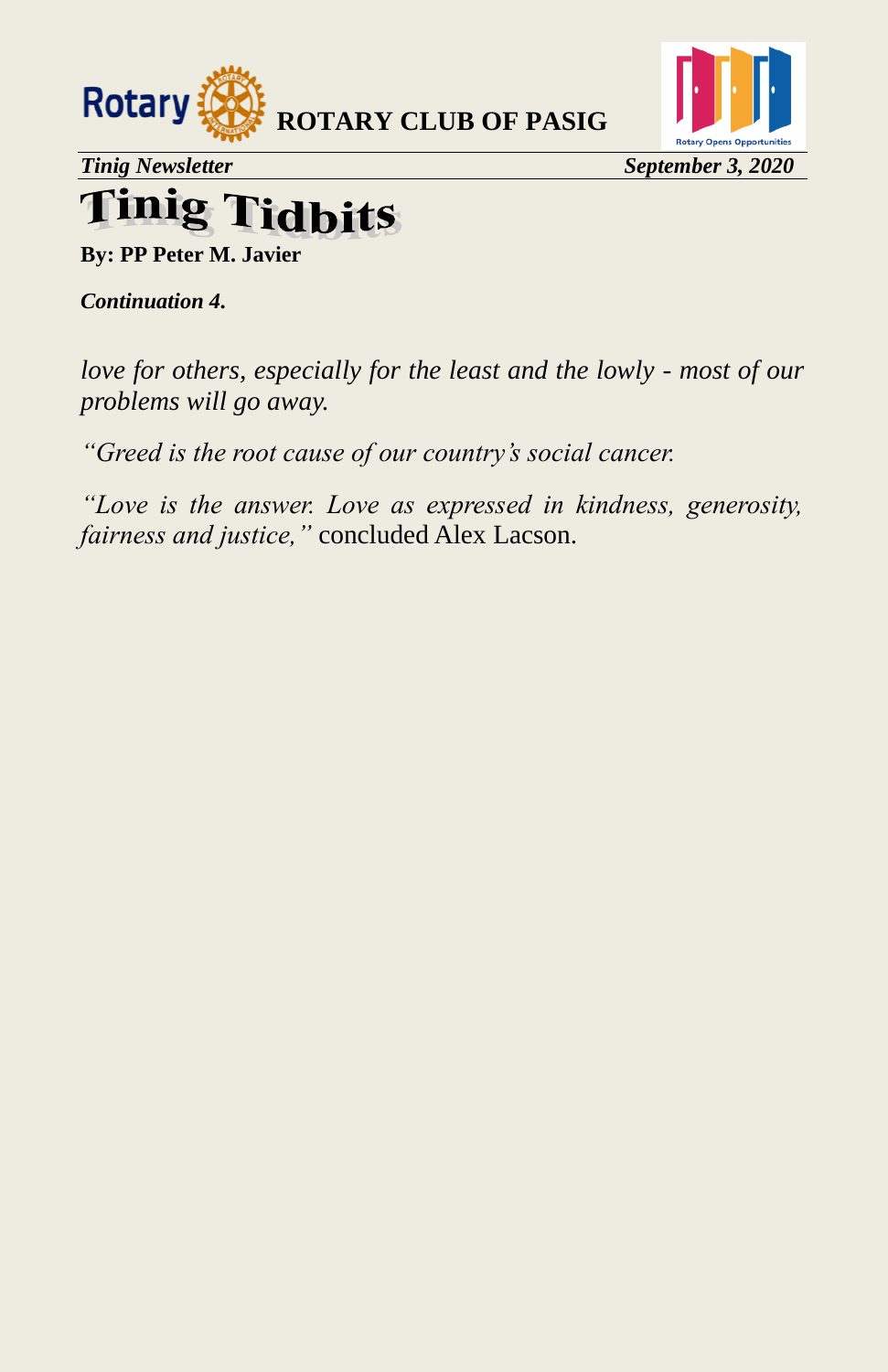



#### *PANGKAT MEMBERS FOR RY 2020 – 2021*

- **1. Pres. RJ Ermita - Leader 1. Rel Gomez - Leader**
- 
- 
- 
- 5. Rene Bocaya 5. Raj Cordova
- 6. Celso Ylagan 6. Vic Aquino
- 
- 
- 9. Arjan Ramnani 9. Alex Lacson
- 10. Marlo Guillano 10. Ping Tan
- 11. Manfred Guangko 11. Pal Bolivar
- 12. Sonny Samson 12. Carlo Doce

#### *PANGKAT NO. 2 PANGKAT NO. 5*

### **1. John Javier - Leader**<br> **2.** Nicky Ty - Co-Leader<br> **2.** Jecko Santos - Co-L

- 
- 3. Peping Mabanta 3. Ray Armas
- 
- 5. Nick de Guzman 5. Dennis Albano
- 
- 7. Sonny Rivera 7. Arnel Estaniel
- 8. Ben Baniel 8. Hermie Orbe
- 9. Raffy Garcia III 9. Vic Lim
- 10. Ramy Garcia IV 10. Nick Guzman
- 
- 
- 

- **1. Ed Lucero - Leader 1. Bart Ronquillo - Leader**
- 2. Bong Paloma Co-Leader 2. Adolf Aran Co-Leader
- 3. Wowie Benitez 3. Ike Ona
- 
- 
- 
- 7. Nesty Carolina 7. Edison Go
- 8. Esto Lichauco 8. Flor de Pano
- 
- 
- 
- 12. Rtn Gerard Estrada 12. Jess Acantilado

#### *PANGKAT NO. 1 PANGKAT NO. 4*

- 
- 2. Tony Diaz Co-Leader 2. Ed Evangelista Co-Leader
- 3. Ner Laino 3. Toti Buhain
- 4. Jing Jose 4. Bert Albano
	-
	-
- 7. Leo Barbo 7. James Porter
- 8. Philip Yoon 8. Chito Bernardo
	-
	-
	-
	-

- 
- 2. Nicky Ty –Co-Leader 2. Jecko Santos Co-Leader
	-
- 4. Ogie Lim 4. Bebert Lacuna
	-
- 6. Vico Sotto 6. Totoy Bartolome
	-
	-
	-
	-
- 11. Garrick Ang 11 Tito Henson
- 12. Ferd Rivera 12. Rtn. Johansson de Guzman
- 13. Johan Ramos 13. Rtn. Vince Ermita

#### *PANGKAT NO. 3 PANGKAT NO. 6*

- 
- 
- 
- 4. Noel Go 4. Kell Ortega
- 5. Conrad Cuesta 5. Benny de Guzman
- 6. Louie Orosa 6. Albert Mendiola
	-
	-
- 9. Rhett Ermita 9. Topax Colayco
- 10. Peter Javier 10. Roman Romulo
- 11. Sammy Lazo 11. Chony Gimenez
	-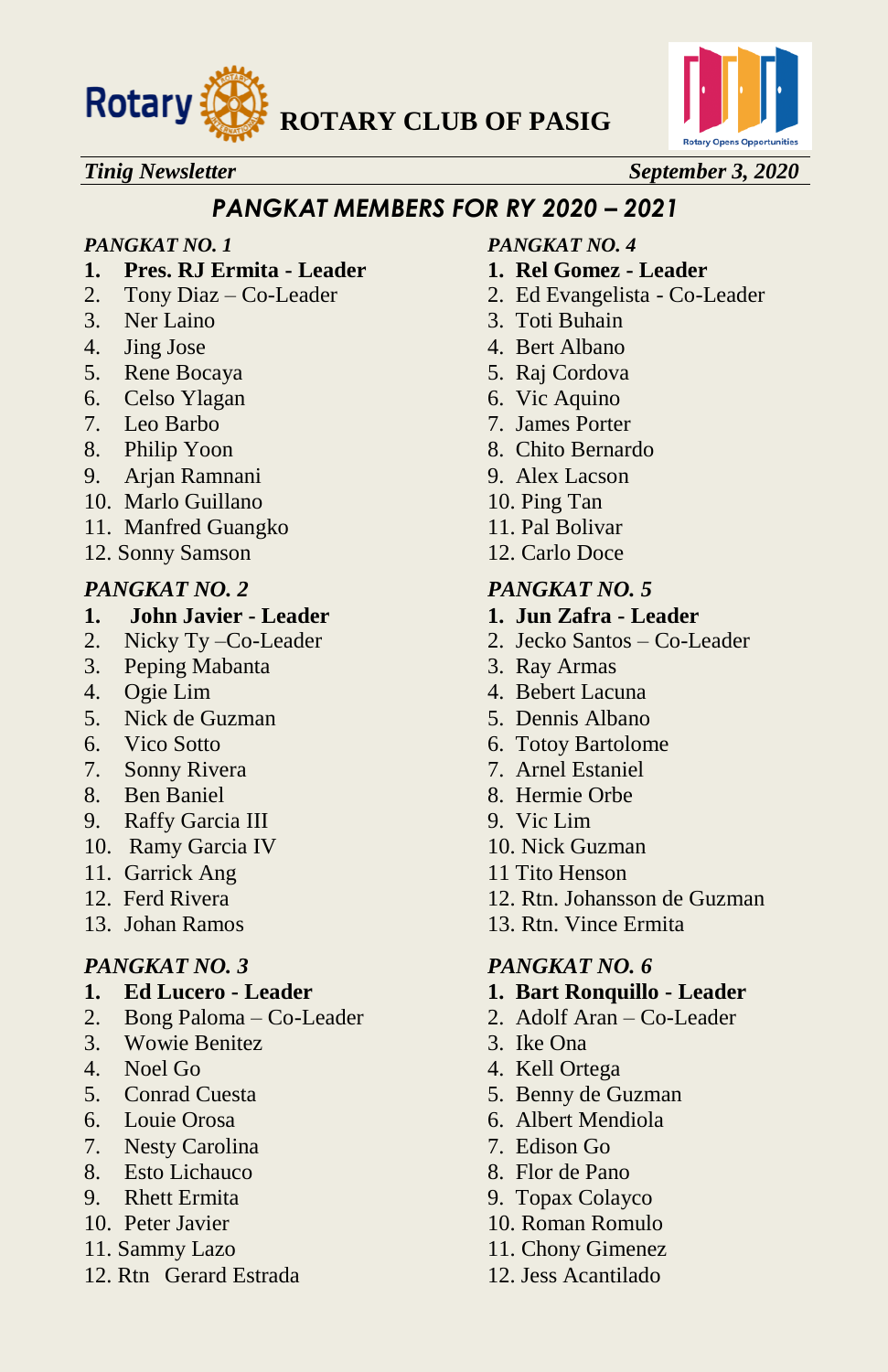

### *DECLARATION OF ROTARIANS IN BUSINESS AND PROFESSIONS*

#### *As a Rotarian engaged in a business or profession, I am expected to:*

- 1. Consider my vocation to be another opportunity to serve;
- 2. Be faithful to the letter and to the spirit of the ethical codes of my vocation, to the laws of my country, and to the moral standards of my community;
- 3. Do all in my power to dignify my vocation and to promote the highest ethical standards in my chosen vocation;
- 4. Be fair to my employer, employees, associates, competitors, customers, the public and all those with whom I have a business or professional relationship;
- 5. Recognize the honor and respect due to all occupations which are useful to society;
- 6. Offer my vocational talents: to provide opportunities for young people, to work for the relief of the special needs of others, and to improve the quality of life in my community;
- 7. Adhere to honesty in my advertising and in all representations to the public concerning my business or professions;
- 8. Neither seek from nor grant to a fellow Rotarian a privilege or advantage not normally accorded others in a business or professional relationship.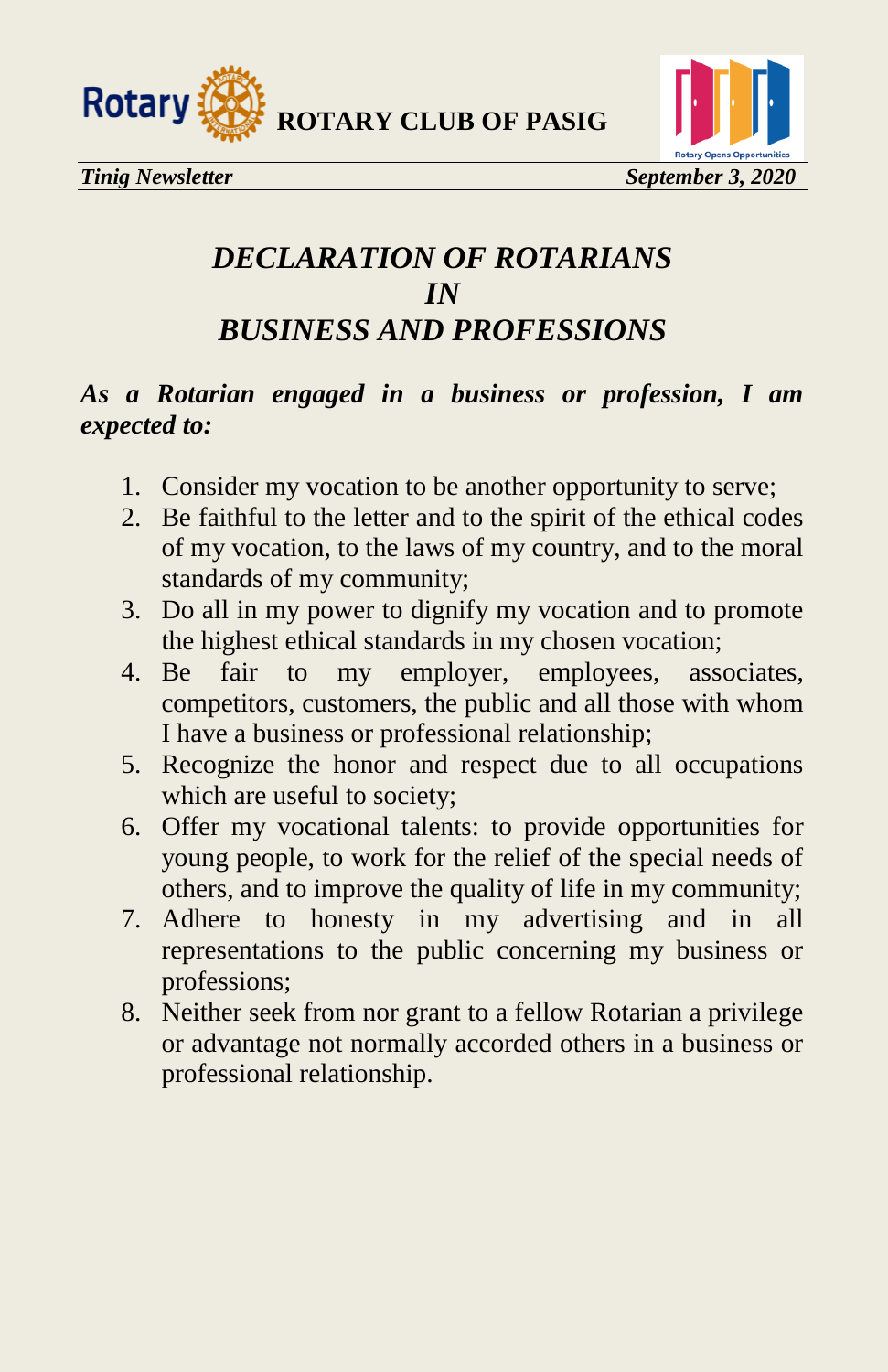



### *ROTARY CODE OF CONDUCT*

### *As a Rotarian, I will*

- 1. Exemplify the core value of integrity in all behaviors and activities
- 2. Use my vocational experience and talents to serve in Rotary
- 3. Conduct all of my personal, business, and professional affairs ethically, encouraging and fostering high ethical standards as an example to others
- 4. Be fair in all dealings with others and treat them with the respect due to them as fellow human beings
- 5. Promote recognition and respect for all occupations which are useful to society
- 6. Offer my vocational talents: to provide opportunities for young people, to work for the relief of the special needs of others, and to improve the quality of life in my community
- 7. Honor the trust that Rotary and fellow Rotarians provide and not do anything that will bring dis-favor or reflect adversely on Rotary or fellow Rotarians
- 8. Not seek from a fellow Rotarian a privilege or advantage not normally accorded others in a business or professional relationship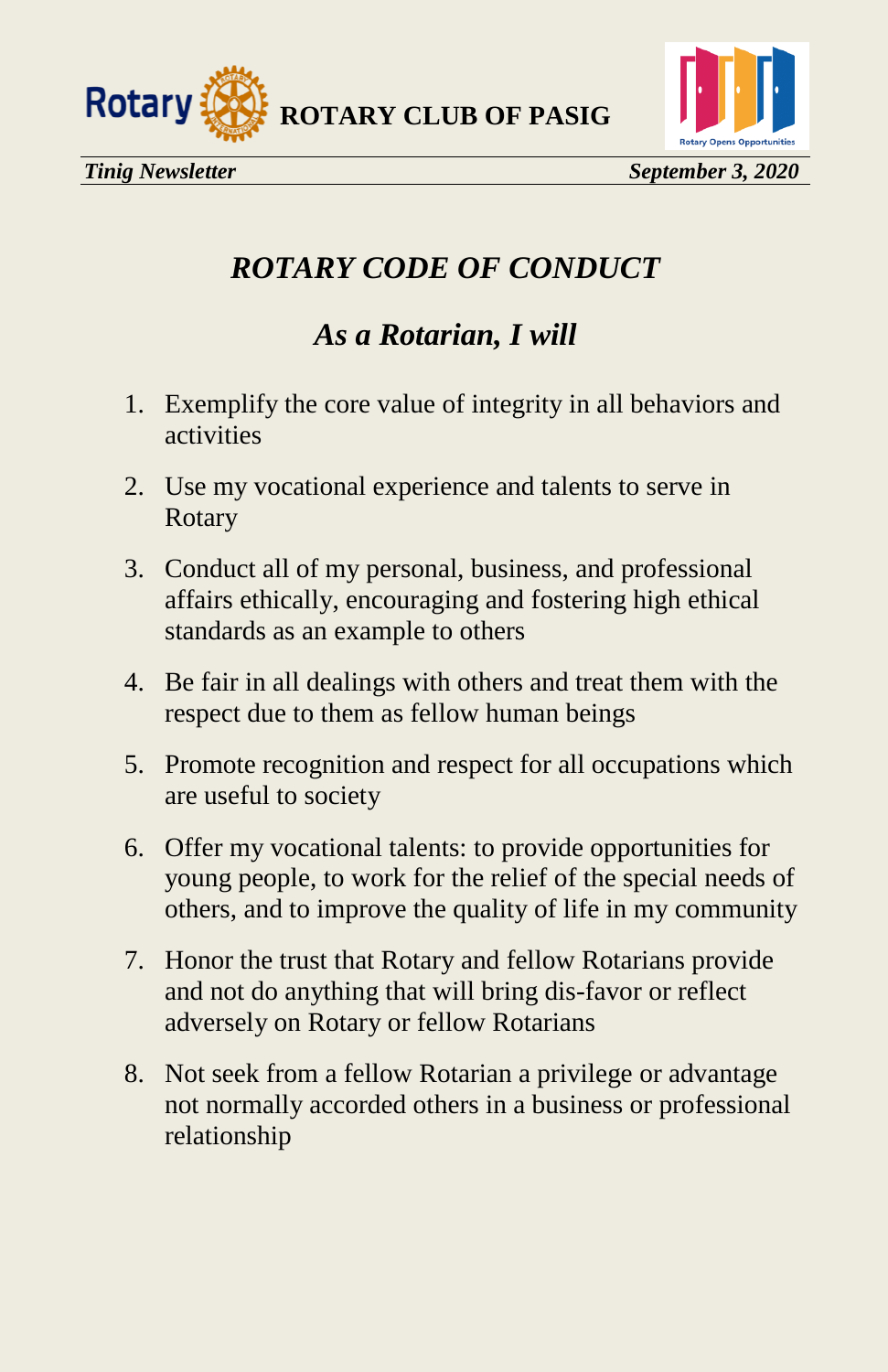



*Tinig Newsletter September 3, 2020* 

## **From the Secretary's Desk**

*Sec. PP John Javier* 



#### **Attendance**

#### **Birthday Celebrants for the Month of September 2020**

#### **Wedding Anniversaries for the Month of September 2020**

#### **Guest and Visiting Rotarians**

- 1. PP Jimmy Ortigas, RC San Juan
- 2. Paolo Miguel David
- 3. Roland P. Vasquez
- 4. Jojo Olayres
- 5. Jong Serrano
- 6. Allan Almazar
- 7. Dominador Asperilla
- 8. Mariel Felizardo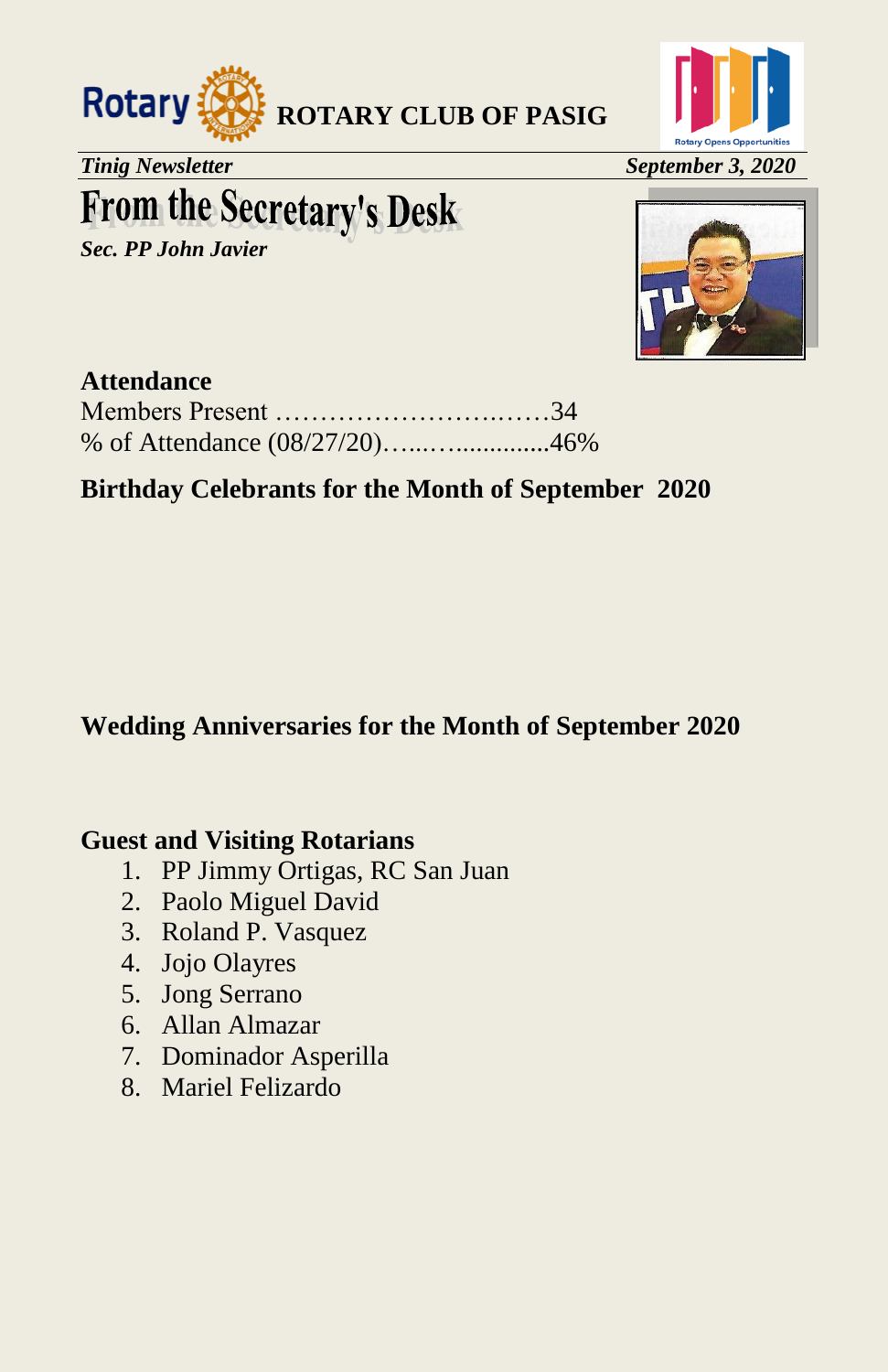





#### *Tinig Newsletter* September 3, 2020

### **Officers and Directors**

**ROTARY CLUB OF PASIG (RY 2020-2021)**

**President** Renato Carlos "RJ" H. Ermita, Jr. **Vice President/PE** Roberto "Bart" C. Ronquillo **Club Secretary** PP Peter John "John" U. Javier **Treasurer** Rtn. James Philip Roland V. Porter

**DIRECTOR: Club Administration** PP Rogelio "Ogie" S. P. Lim

**Membership** PP Aurelio "Rel" L. Gomez **Public Relations** Rtn. Garrick "Garrick" L. Ang **Service Community** Rtn. Francisco "Sonny" D.C. Rivera **The Rotary Foundation** PP Marcelo "Jun" C. Zafra, Jr.<br> **Youth Service** PP Rov Eduardo "Ed" T. Luce **PP Roy Eduardo "Ed" T. Lucero Ex-Officio IPP Nick "Nick" C. Guzman** 

**Advisers:** HOF/PP Rhett Ermita Rtn. Ike Ona